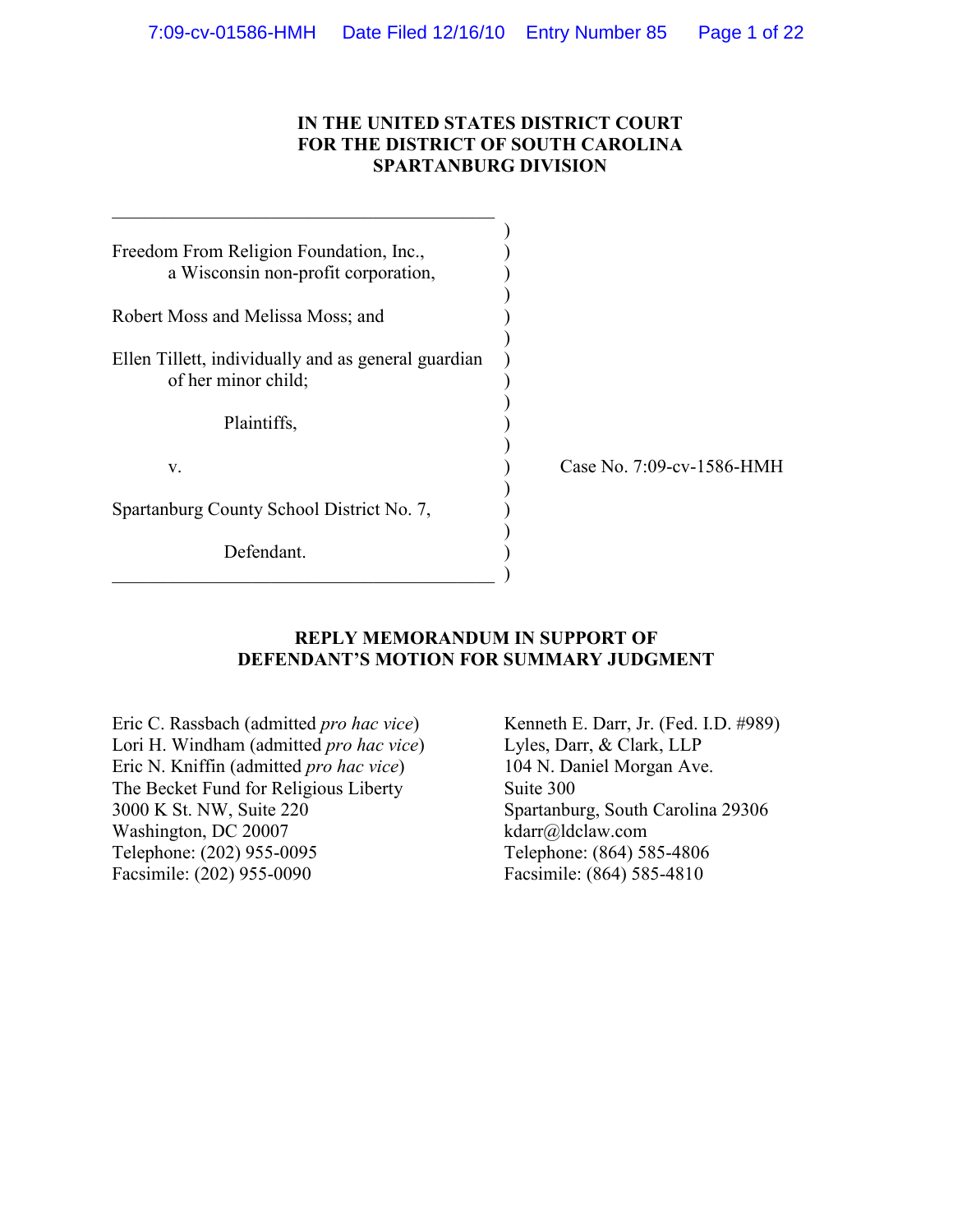# **TABLE OF CONTENTS**

| I.  |                 | Plaintiffs have failed to rebut the District's showing that Plaintiffs lack standing 1 |                                                                                                                                                                        |  |  |  |  |  |  |
|-----|-----------------|----------------------------------------------------------------------------------------|------------------------------------------------------------------------------------------------------------------------------------------------------------------------|--|--|--|--|--|--|
|     | A.              |                                                                                        | Plaintiffs concede that no parent of a Spartanburg High School student was a                                                                                           |  |  |  |  |  |  |
|     | <b>B.</b>       |                                                                                        | Plaintiffs have failed to rebut the District's showing that the individual Plaintiffs                                                                                  |  |  |  |  |  |  |
| II. |                 |                                                                                        | Plaintiffs have failed to rebut the District's showing that the District is entitled to                                                                                |  |  |  |  |  |  |
|     | A.              |                                                                                        | Plaintiffs have failed to distinguish the District's Policy from the released time                                                                                     |  |  |  |  |  |  |
|     | B.              |                                                                                        | Plaintiffs have failed to create an issue of material fact regarding whether the<br>District's adoption of the Policy had an "ostensible and predominant" purpose of   |  |  |  |  |  |  |
|     |                 | 1.                                                                                     | The District's Policy, like the South Carolina Released Time Credit Act,<br>was passed with the legitimate secular purpose of accommodating                            |  |  |  |  |  |  |
|     |                 | 2.                                                                                     | The District's Policy, like the South Carolina Released Time Credit Act,<br>was not passed to promote one group, but is neutral and available to all. 10               |  |  |  |  |  |  |
|     |                 | 3.                                                                                     | Plaintiffs cannot create an issue of material fact in their favor by relying                                                                                           |  |  |  |  |  |  |
|     | $\mathcal{C}$ . |                                                                                        | Plaintiffs have failed to create an issue of material fact concerning whether the<br>District's policies and customs have the principal or primary effect of advancing |  |  |  |  |  |  |
|     |                 | 1.                                                                                     | Plaintiffs tacitly concede that the District's released time Policy does not                                                                                           |  |  |  |  |  |  |
|     |                 |                                                                                        | Plaintiffs have not provided any evidence that the District has an<br>a)<br>Plaintiffs' claims of favoritism by individual District officials do<br>b)                 |  |  |  |  |  |  |
|     |                 | 2.                                                                                     | The District's policy of accepting transcripts from an accredited school                                                                                               |  |  |  |  |  |  |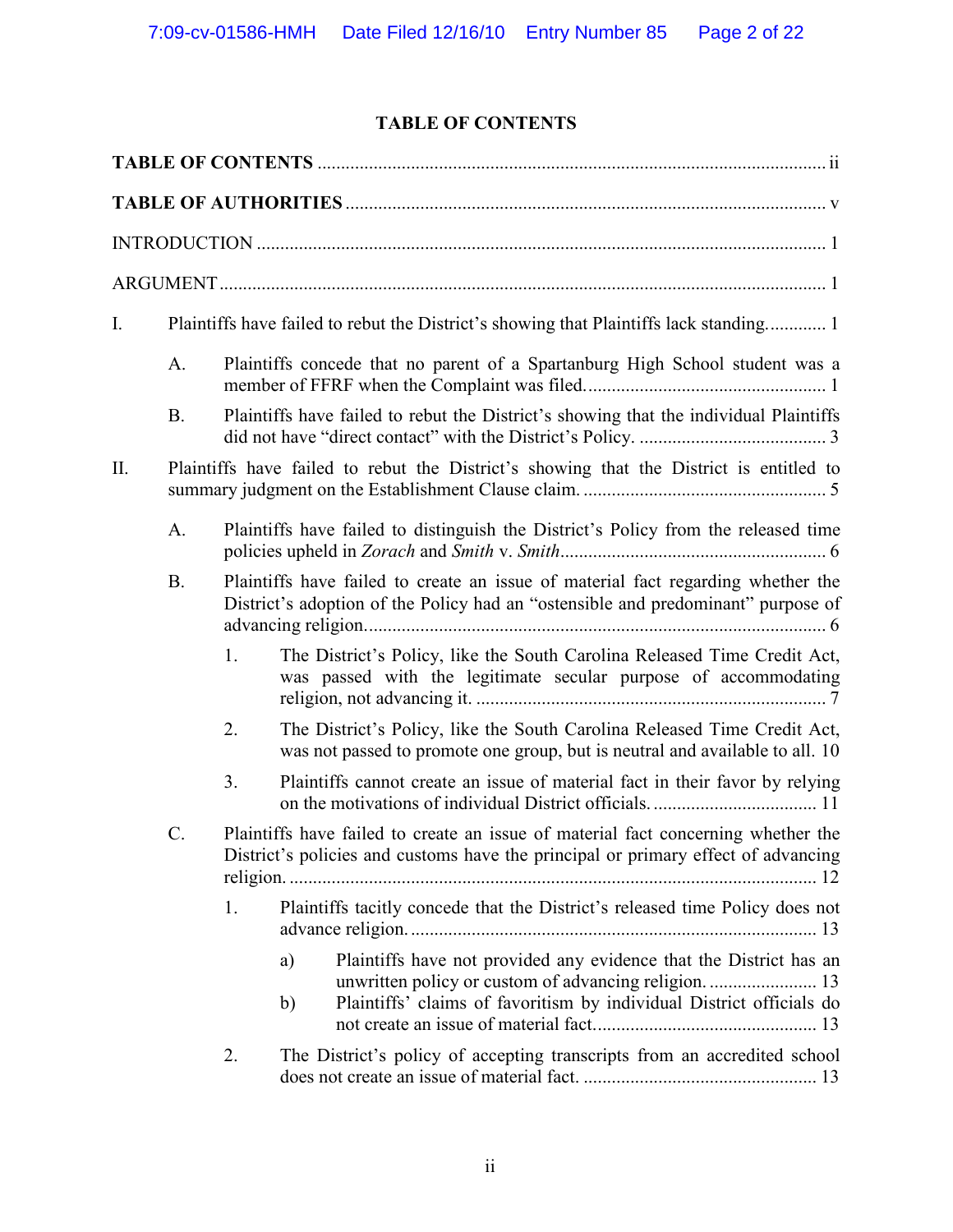|  |  |  |  |  | Plaintiffs have failed to create an issue of material fact regarding excessive |  |
|--|--|--|--|--|--------------------------------------------------------------------------------|--|
|  |  |  |  |  |                                                                                |  |
|  |  |  |  |  |                                                                                |  |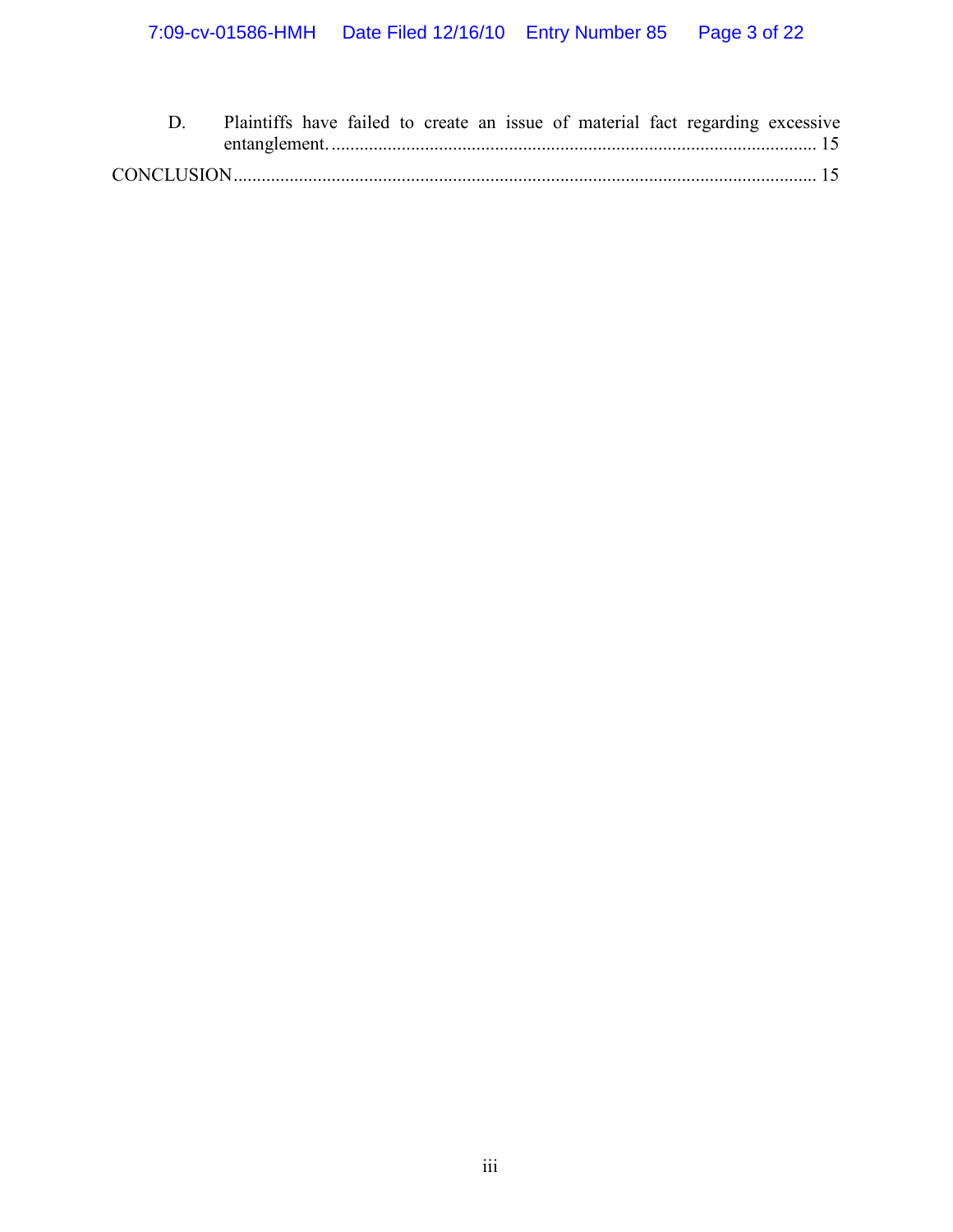#### **INDEX OF EXHIBITS**

- N Declaration of Eric N. Kniffin, Esq.
- N-1 Excerpts from the transcript of the deposition of Melissa Moss, taken on August 13, 2010.
- N-2 Excerpts from the transcript of the deposition of Troy Bridges, taken on October 1, 2010.
- N-3 Excerpts from the transcript of the deposition of Steven Smith, taken on September 15, 2010.
- N-4 *S.C. to Allow Credit for Off-Campus Religious Study*, Education Week, Sept. 20, 2006, at 25.
- O December 8, 2010, Declaration of Rodney Graves.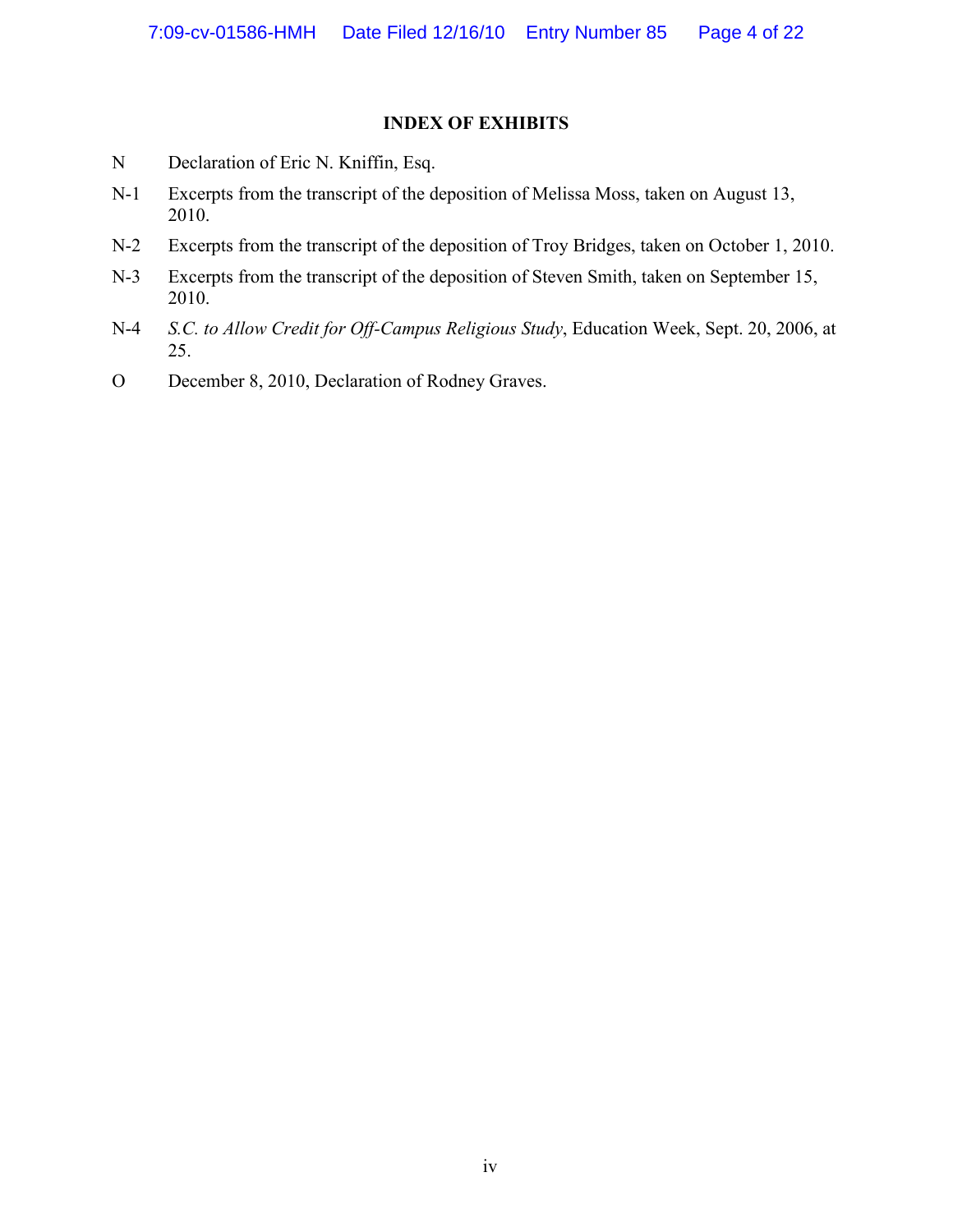## **TABLE OF AUTHORITIES**

## **Cases**

| Ehlers-Renzi v. Connelly School of the Holy Child, Inc., 224 F.3d 283 (4th Cir. 2000) 14, 15 |  |
|----------------------------------------------------------------------------------------------|--|
| Focus on the Family v. Pinellas Suncoast Transit Auth., 344 F.3d 1263 (11th Cir. 2003) 2     |  |
| Friends of the Earth, Inc. v. Laidlaw Envt'l Servs. (TOC), Inc., 528 U.S. 167 (2000)         |  |
|                                                                                              |  |
|                                                                                              |  |
|                                                                                              |  |
|                                                                                              |  |
|                                                                                              |  |
|                                                                                              |  |
| Monell v. New York City Dep't of Soc. Servs., 436 U.S. 658 (1978)  12, 13                    |  |
|                                                                                              |  |
|                                                                                              |  |
|                                                                                              |  |
|                                                                                              |  |
|                                                                                              |  |
|                                                                                              |  |
|                                                                                              |  |
| Schreiber Foods, Inc., v. Beatrice Cheese, Inc., 402 F.3d 1198 (Fed. Cir. 2005)              |  |
|                                                                                              |  |
|                                                                                              |  |
|                                                                                              |  |
|                                                                                              |  |
|                                                                                              |  |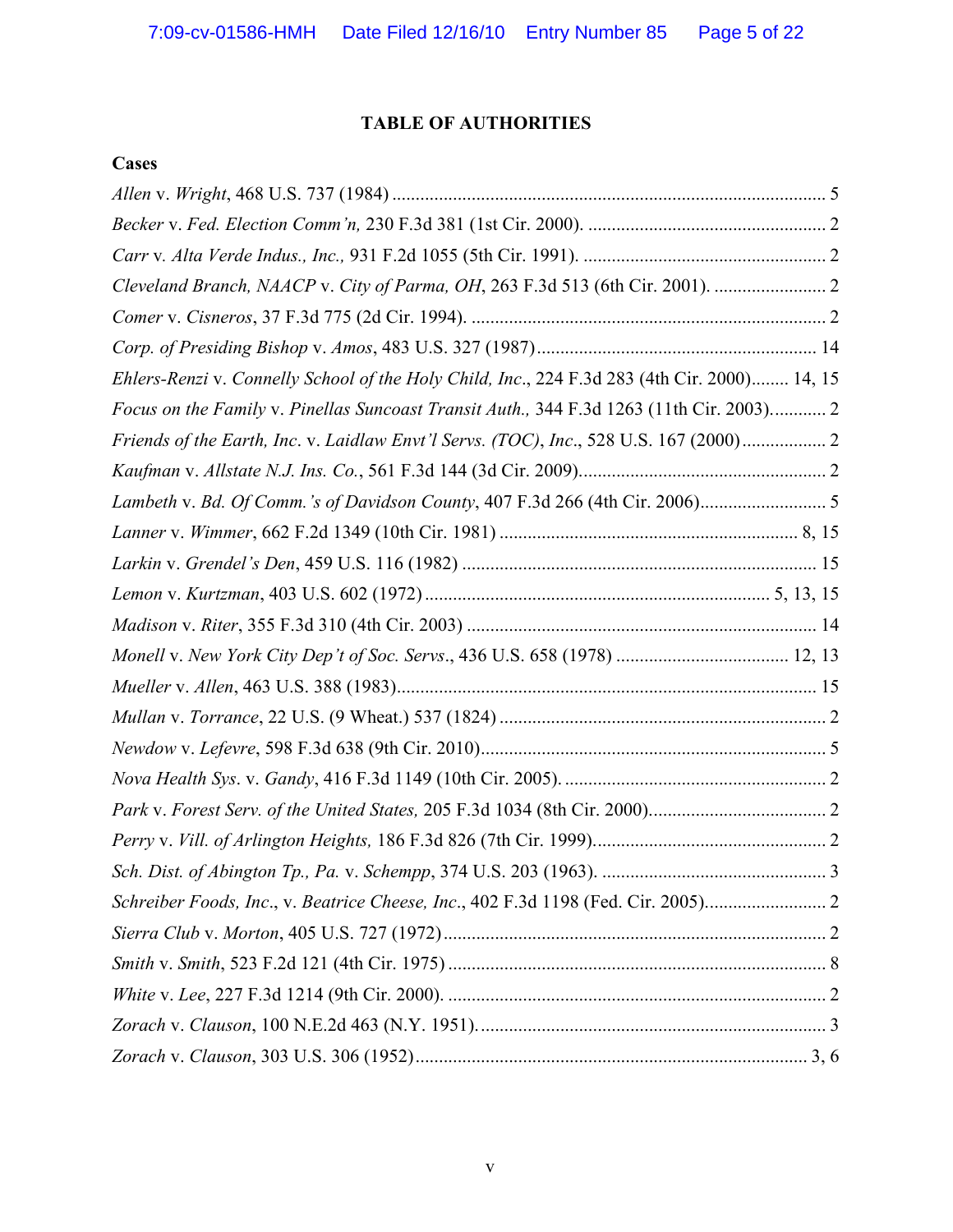# **Statutes**

# **Rules**

|--|--|--|--|--|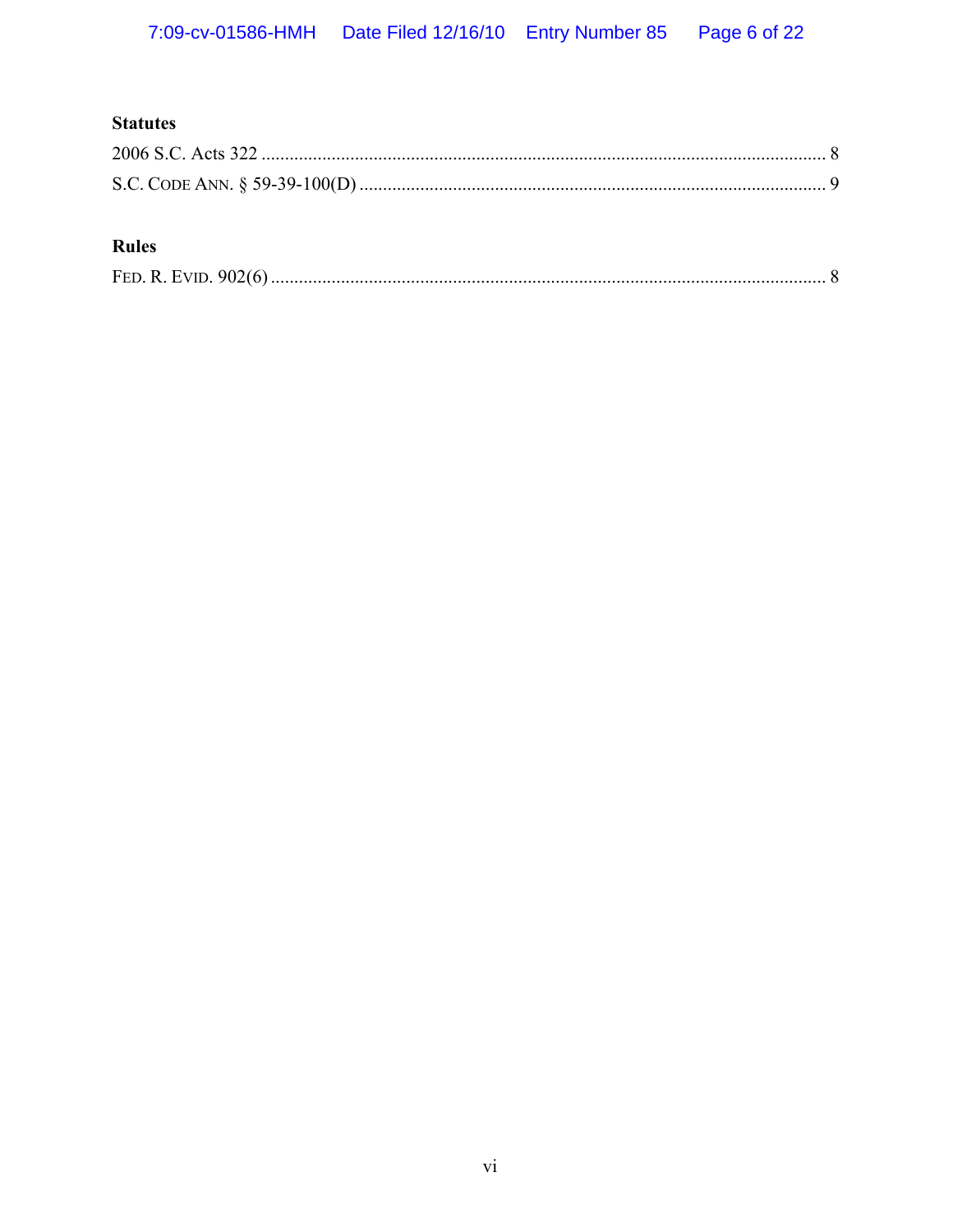#### **INTRODUCTION**

Defendant Spartanburg County School District No. 7 ("District") has shown that (1) the Plaintiffs have no standing; and (2) even assuming they do, they have not met their burden of showing that there are genuine issues of material fact on their Establishment Clause claim. Dkt. 72-1 at 14-30.

In trying to stave off the District's summary judgment motion, Plaintiffs continue to rely primarily on misrepresentations of the facts in this case. Indeed, in their opposition memorandum, Plaintiffs go so far as to present an incomplete and misleading quotation of deposition testimony to the Court in an effort to shore up one of their arguments. Dkt. 78 at 10. But even if Plaintiffs' factual claims were accurate representations of the evidence they cite to—many of which definitely are not—Plaintiffs would still not have created a material fact issue, because they have not shown a relevant policy or custom. A string of suppositions, speculation, and stray remarks cannot rebut the District's summary judgment showing. The District is thus entitled to judgment as a matter of law.

#### **ARGUMENT**

#### **I. Plaintiffs have failed to rebut the District's showing that Plaintiffs lack standing.**

**A. Plaintiffs concede that no parent of a Spartanburg High School student was a member of FFRF when the Complaint was filed.** 

The District has shown that Freedom From Religion Foundation, Inc. ("FFRF") is not a proper plaintiff because Plaintiffs have failed to show that any FFRF member had standing when it invoked the Court's jurisdiction by filing the original complaint. Dkt. 72-1 at 14. In response, Plaintiffs now concede this fact. Dkt. 78 at 7-8. Their new argument, made without citing any supporting authority, is that the Fourth Circuit in *Kucan* misread the Supreme Court's decision in *Laidlaw*. *Id.* Aside from the fact that this Court is not in the business of overruling the Fourth Circuit, Plaintiffs are wrong about *Laidlaw*. *Laidlaw's* rule that standing is determined "at the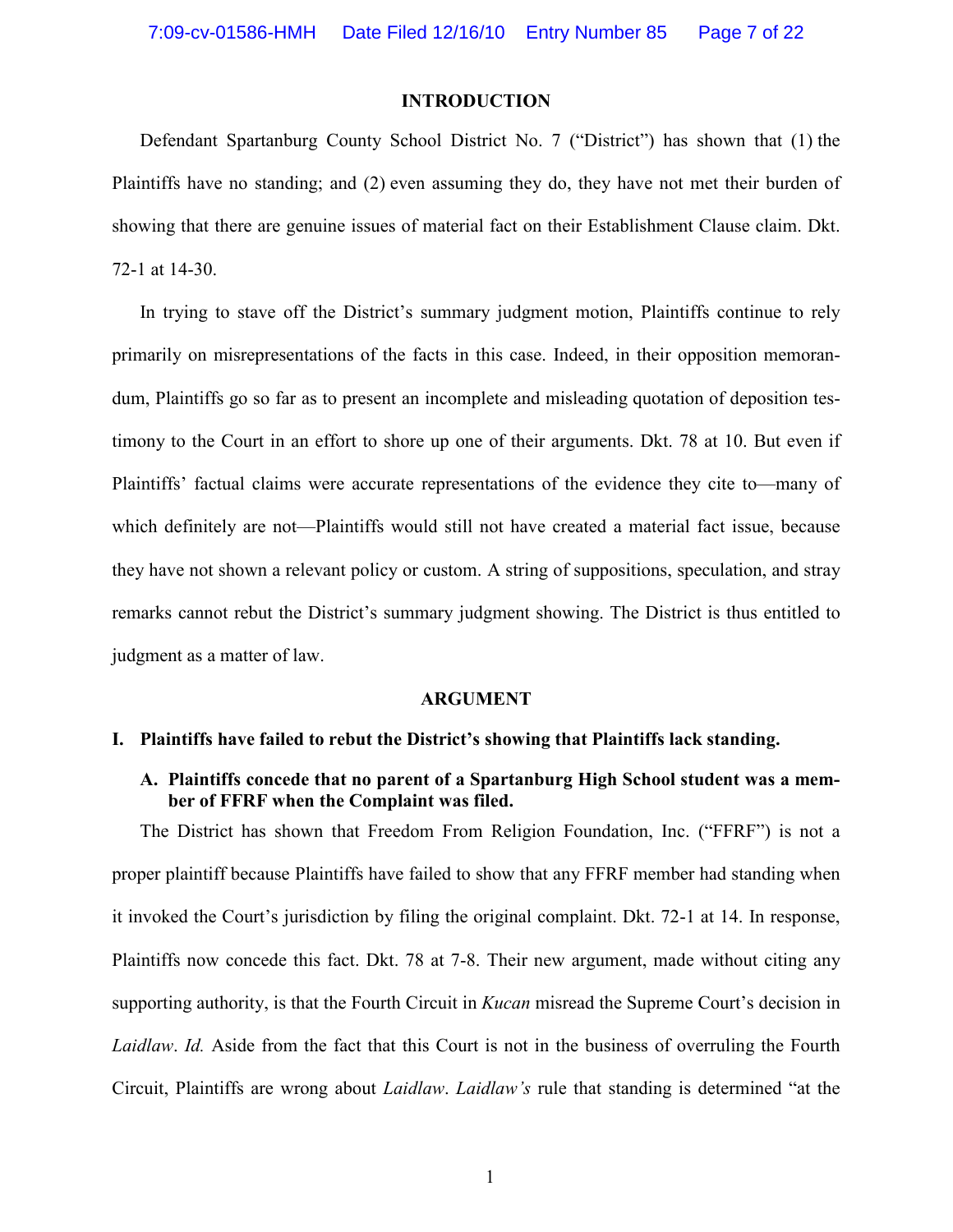time the action commences<sup>"1</sup> was neither a "new constitutional rule," Dkt. 78 at 7, nor an "offhand determination<sup>[]</sup>," *id.* at 8. Chief Justice Marshall articulated this principle in  $1824$ , and it is the well-established rule of every federal circuit.<sup>3</sup> Plaintiffs' invitation to reject this basic threshold requirement is patently without merit; FFRF should be dismissed.

Plaintiffs alternatively suggest that the Court should ignore FFRF's failure to carry its burden to prove standing and allow FFRF to remain as a plaintiff anyway, by pretermitting the standing issue, or by granting a motion for permissive intervention. Dkt. 78 at 8-9. The Court should do neither. Plaintiffs' suggestions presume that the FFRF itself is among the injured, and the individual Plaintiffs are FFRF members with standing, which they are not. Moreover, any motion for permissive intervention would be untimely, as the motions deadline has passed and both discovery and summary judgment briefing have concluded. Dkt. 44 & 66. FFRF's interest in the subject matter of this lawsuit was insufficient to confer standing to commence this litigation<sup>4</sup> and is still insufficient under any alternative theory that ignores this deficit as inconsequential. As Plaintiffs concede, nothing is gained by allowing FFRF's continued presence as a party, Dkt. 78 at 8, and there is no reason to presume it has standing as a Plaintiff.

<sup>1</sup> *Friends of the Earth, Inc*. v. *Laidlaw Envt'l Servs. (TOC)*, *Inc*., 528 U.S. 167, 191 (2000).

<sup>2</sup> *Mullan* v. *Torrance*, 22 U.S. (9 Wheat.) 537, 539 (1824) (Marshall, C.J.).

<sup>3</sup> *Becker* v. *Fed. Election Comm'n,* 230 F.3d 381, 386 n.3 (1st Cir. 2000); *Comer* v. *Cisneros*, 37 F.3d 775, 798 (2d Cir. 1994); *Kaufman* v. *Allstate N.J. Ins. Co.*, 561 F.3d 144, 152 (3d Cir. 2009); *Carr* v*. Alta Verde Indus., Inc.,* 931 F.2d 1055, 1061 (5th Cir. 1991); *Cleveland Branch, NAACP* v. *City of Parma*, 263 F.3d 513, 524–26 (6th Cir. 2001); *Perry* v. *Vill. of Arlington Heights,* 186 F.3d 826, 830 (7th Cir. 1999); *Park* v. *Forest Serv. of the United States,* 205 F.3d 1034, 1037 (8th Cir. 2000) (facts noted by plaintiffs are "*not . . . relevant* on the issue of standing because all of these events occurred *after [the plaintiff] filed her original complaint*.") (emphasis added); *White* v. *Lee*, 227 F.3d 1214, 1243 (9th Cir. 2000); *Nova Health Sys*. v. *Gandy*, 416 F.3d 1149, 1154 (10th Cir. 2005); *Focus on the Family* v. *Pinellas Suncoast Transit Auth.,* 344 F.3d 1263, 1275 (11th Cir. 2003) ("Standing is to be determined as of the time . . . the plaintiff's compliant is filed, and *is not altered by events unfolding during litigation*.") (emphasis added); *Schreiber Foods, Inc*., v. *Beatrice Cheese, Inc*., 402 F.3d 1198, 1203 n.3 (Fed. Cir. 2005) ("The initial standing of the original plaintiff is assessed at the time of the original complaint, *even if the complaint is later amended*.") (emphasis added).

<sup>4</sup> Plaintiff FFRF's allegations as to standing are similar to those of the Sierra Club in *Sierra Club* v. *Morton*, 405 U.S. 727, 735 n.8 (1972), where the Supreme Court held a claimed "special interest" was insufficient to confer standing.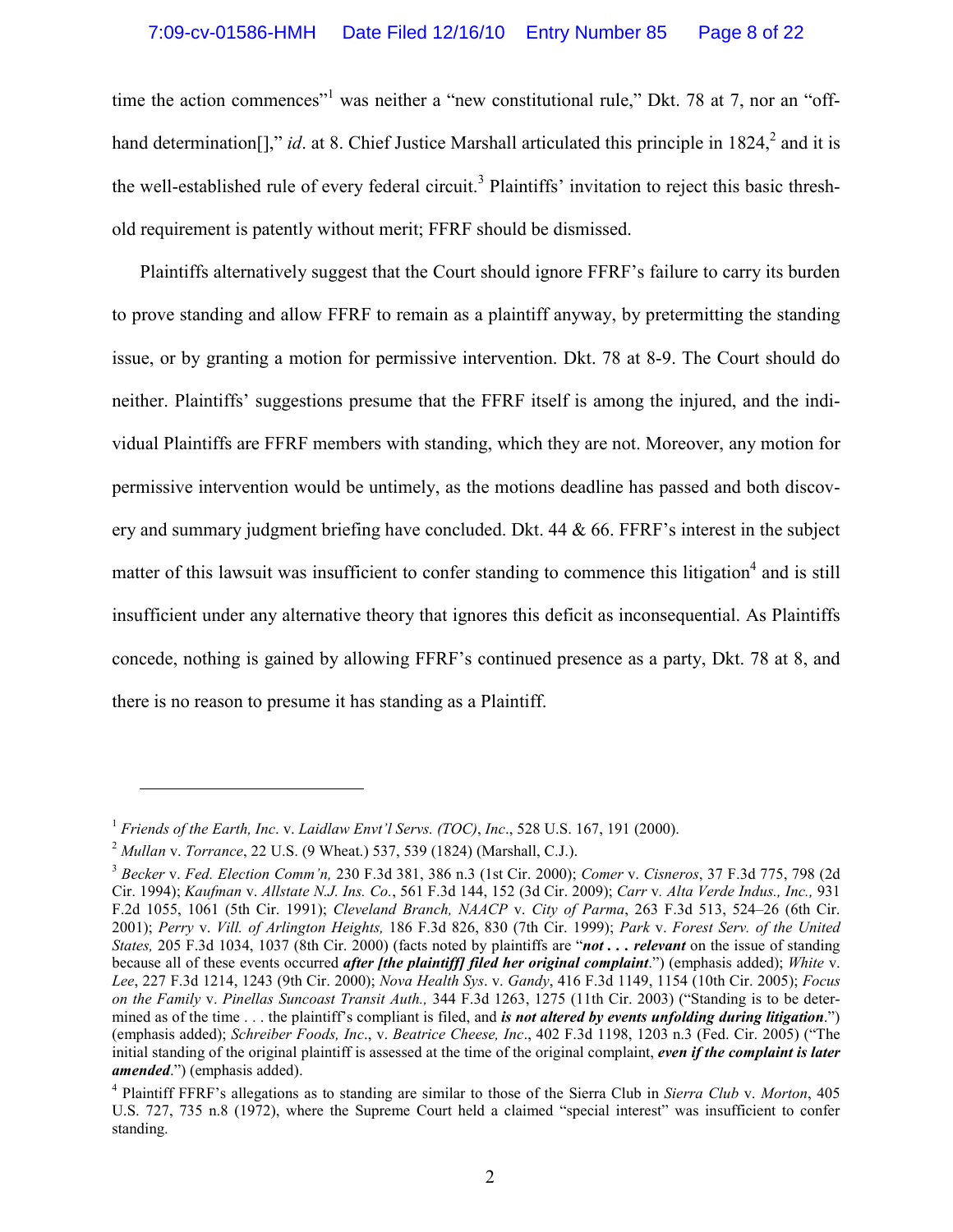#### **B. Plaintiffs have failed to rebut the District's showing that the individual Plaintiffs did not have "direct contact" with the District's Policy.**

The individual Plaintiffs likewise have not established standing. The District has shown that the individual Plaintiffs did not have "direct contact" with the Policy. Dkt. 72-1 at 14-17; Dkt. 79 at 7-9. In response, Plaintiffs contend: (1) they do not need direct contact with the Policy because they are parents or students, Dkt. 78 at 2; and (2) they do have direct contact with the Policy, *id*. at 3-6.

Neither argument is convincing. First, Plaintiffs have not cited a single case where parents had standing merely because their children attended a school "subject to" a challenged policy or practice. Dkt. 78 at 2-6. The Plaintiffs' children in *Zorach* had standing not by virtue of their enrollment, because the complaint alleged<sup>5</sup> that *they had been coerced* by the released time program. *Zorach* v. *Clauson*, 303 U.S. 306, 322 (1952) (Frankfurter, J. dissenting). Likewise, the Plaintiffs' children in *Schempp* had standing not by virtue of their enrollment, but because *they had to endure* "[a]t least ten verses from the Holy Bible . . . read, without comment, at the opening of . . . each school day." *Sch. Dist. of Abington Tp., Pa.* v. *Schempp*, 374 U.S. 203, 208 (1963).

Second, Plaintiffs still cannot show direct contact with the Policy. Their response brief describes no contacts between Plaintiff Tillett's child and the Policy, thus conceding that Tillett's child does not have standing. (Since Ellen Tillett's own standing depends on her child's, she also should have no standing, though she does claim other contacts set out below.)

For the other three individual Plaintiffs, the following "contacts" with the Policy are listed:<sup>6</sup>

For Plaintiff Ellen Tillett: (Dkt. 78 at 4)

-

• "Receiving" the SCBEST letter from co-Plaintiff Robert Moss;<sup>7</sup>

<sup>&</sup>lt;sup>5</sup> The Supreme Court's decision in *Zorach* was based on the pleadings; the petitioners had appealed the New York Court of Appeals' decision on a motion to dismiss. *Zorach* v. *Clauson*, 100 N.E.2d 463, 465 (N.Y. 1951).

<sup>&</sup>lt;sup>6</sup> Plaintiffs rely on their affidavits, filed with their motion for summary judgment. The Court should strike these affidavits, in whole or in part, as set forth in the District's motion to strike. Dkt. 82.

<sup>7</sup> Plaintiffs' have not shown that Plaintiff Ellen Tillett or her child had *ever seen* the letter at the time the Complaint was filed. Her deposition testimony clearly bears this out. Dkt 78-2, Ps' Resp. Ex. 2 (Tillett v.1 dep.) at 28:24-29:4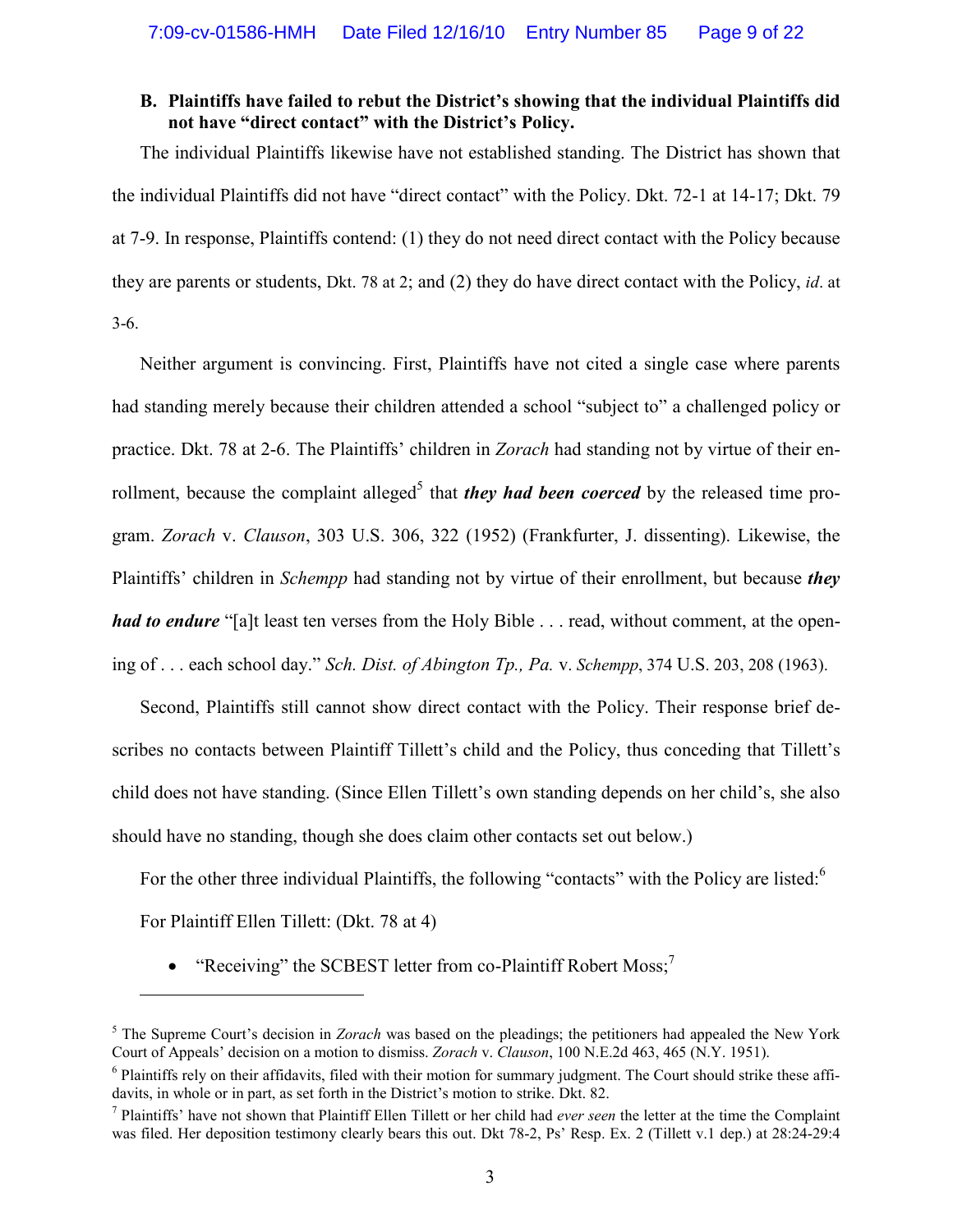- Finding *both* released time and released time for elective credit "unwelcome and emotionally distressing;" and
- Fearing that her son might *someday*<sup>8</sup> be academically disadvantaged because someone else's child elects to take the SCBEST class for credit.

For Plaintiff Robert Moss: (*Id*. at 3)

- Receiving a letter from SCBEST;
- *Not* receiving a follow-up letter from the District;
- Presenting comments to the District's Board of Trustees after it unanimously passed the Policy;
- Accepting an invitation to meet with Interim Superintendent and Chairman of the Board of Trustees to discuss the Policy; and
- Feeling less comfortable about volunteering at his daughter's high school.

For Plaintiff Melissa Moss: (*Id*. at 4-5)

- Feeling "like an outsider" because of other school events unrelated to the Policy; $\frac{9}{2}$
- Feeling "like an outsider" and "uncomfortable" when her family received a letter from SCBEST;
- Feeling "like an outsider" because Spartanburg High School ("SHS") students may choose to take an off-campus elective course through Oakbrook Preparatory School (just as she took an off-campus elective course through Wofford College);
- Feeling "more distant' from a friend" when he showed her his syllabus from the  $SCBEST$  class;<sup>10</sup> and
- Plaintiffs also now claim that "SCBEST is a visible occurrence in her [Melissa Moss's] environment every day as the students walk across the parking lot to the church." Dkt. 78 at 5. However, Melissa Moss testified that she *never saw* students walking to or from the SCBEST class. D-Ex. N-1 (Melissa Moss dep.) at 93:25-94:4.

<sup>(&</sup>quot;Eric Kniffin: When do you recall *first* seeing this letter? Ellen Tillett: I received some — *as we were doing discovery* there were documents that went around. I believe I saw this. [Plaintiff Robert Moss] showed it to me at some point. *The first time I read it carefully was probably yesterday at the deposition*.") (emphasis added). However, Plaintiffs try to explain this away and establish standing upon "a mistake of counsel." Dkt. 78 at 4 n.1.

<sup>8</sup> The undisputed facts show that Plaintiff Tillett's son has not been academically disadvantaged by the Policy. *See* Dkt. 79 at 26; Dkt. 80-10, D-Ex. J (Wolfe Decl.) at  $\P$  3-4, 7-9 (grades for Tillett's son's honors choir class and PE class were substantially higher than grades for the SCBEST course). Plaintiff Tillett's fears about what *might* happen someday cannot give her standing. Courts do not "address hypothetical constitutional violations in the abstract which did not affect the plaintiff." Dkt. 79 at 26, quoting *Tanner Adver. Group, L.L.C*. v. *Fayette County, Ga*., 451 F.3d 777, 795-96 (11th Cir. 2006).

<sup>&</sup>lt;sup>9</sup> Melissa Moss's allegations about "several Christian exercises conducted" at Spartanburg High School are selfserving and uncorroborated. *See* Dkt. 82 (Mo to Strike Ps' Affidavits); Dkt. 80-9, D-Ex. I (Stevens Decl.).

<sup>&</sup>lt;sup>10</sup> Melissa Moss testified that she felt "more distant" from her friend only because she did not want to discuss her lawsuit against the District with him. Dkt. 78-4, Ps' Resp. Ex. 4 (Melissa Moss dep.) at 83:2-9 ("Eric Kniffin: Did you feel more distant from him when you found out that he was taking this class? Melissa Moss: A little bit, because there was that big piece I wasn't comfortable talking to him about, whereas I was comfortable talking to other people about it. Q: That's because there was lawsuit about the Policy, right? A: Yes. That's what I was uncomfortable with."). However, Melissa Moss testified that none of her fellow students were openly hostile to her, *even* about her lawsuit against the District. D-Ex. N-1 at 65:4-13.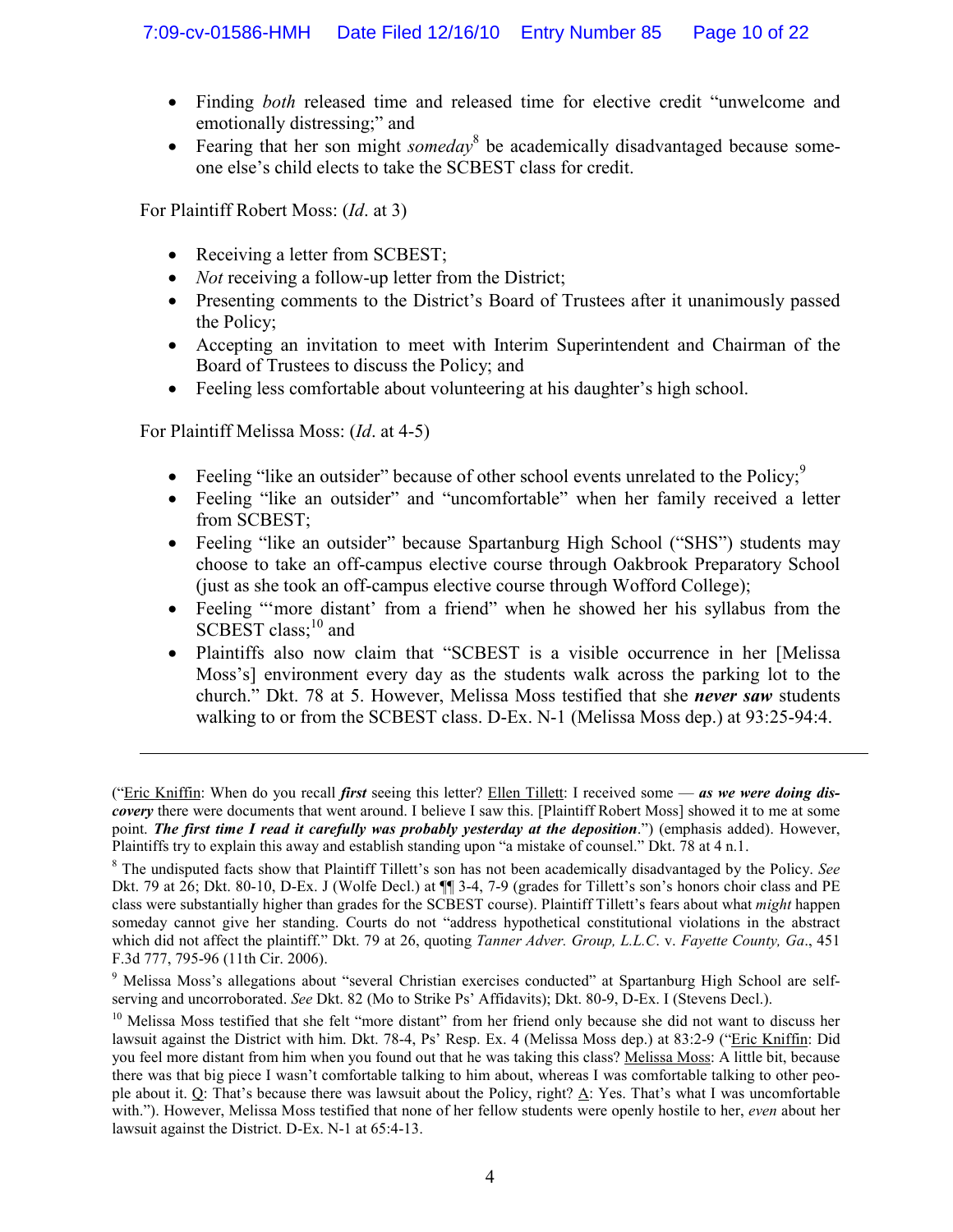Nothing listed above is anything remotely similar to the "concrete, particularized, and personal injury resulting from his frequent, unwelcome contact" the Ninth Circuit found that Newdow had with the national motto, "given the ubiquity of coins and currency in everyday life." *Newdow* v. *Lefevre*, 598 F.3d 638, 642 (9th Cir. 2010), cited at Dkt. 72-1 at 9, Dkt. 78 at 6. Plaintiffs' claimed "contacts" amount to nothing more than the "'abstract stigmatic injury' resulting from [ ] outsider status" that is "insufficient to confer standing." *Id*. at 642-43 (quoting *Allen* v. *Wright*, 468 U.S. 737, 755-56 (1984)).

Because Plaintiffs have failed, after extensive discovery, to meet their burden of establishing basic facts essential to their standing, their claims must be dismissed.

### **II. Plaintiffs have failed to rebut the District's showing that the District is entitled to summary judgment on the Establishment Clause claim.**

To survive summary judgment on their Establishment Clause claim, Plaintiffs must demonstrate a material fact dispute over one of the three elements of the *Lemon* test: whether the released time policy has a secular purpose, whether it advances religion, or whether it excessively entangles church and state. *Lambeth* v. *Bd. Of Comm.'s of Davidson County*, 407 F.3d 266 (4th Cir. 2006). As the District has already shown, Dkt. 79 at 9-10, this is a heavy burden for Plaintiffs, and one they have not carried in their summary judgment opening brief.

Plaintiffs' opposition to the District's summary judgment motion fares no better. Not only do Plaintiffs fail to distinguish *Smith* v. *Smith—*the leading Fourth Circuit released time case—they ignore this precedent altogether. As to *Lemon*'s purpose prong, Plaintiffs cannot support their speculation that the District accommodated released time for elective credit to advance Christianity. As for effects, they are simply wrong to suggest it is "irrelevant" that the District treats released time courses no differently than other off-campus electives. Finally, Plaintiffs cannot prove entanglement while ignoring case law that permits and even requires accommodation.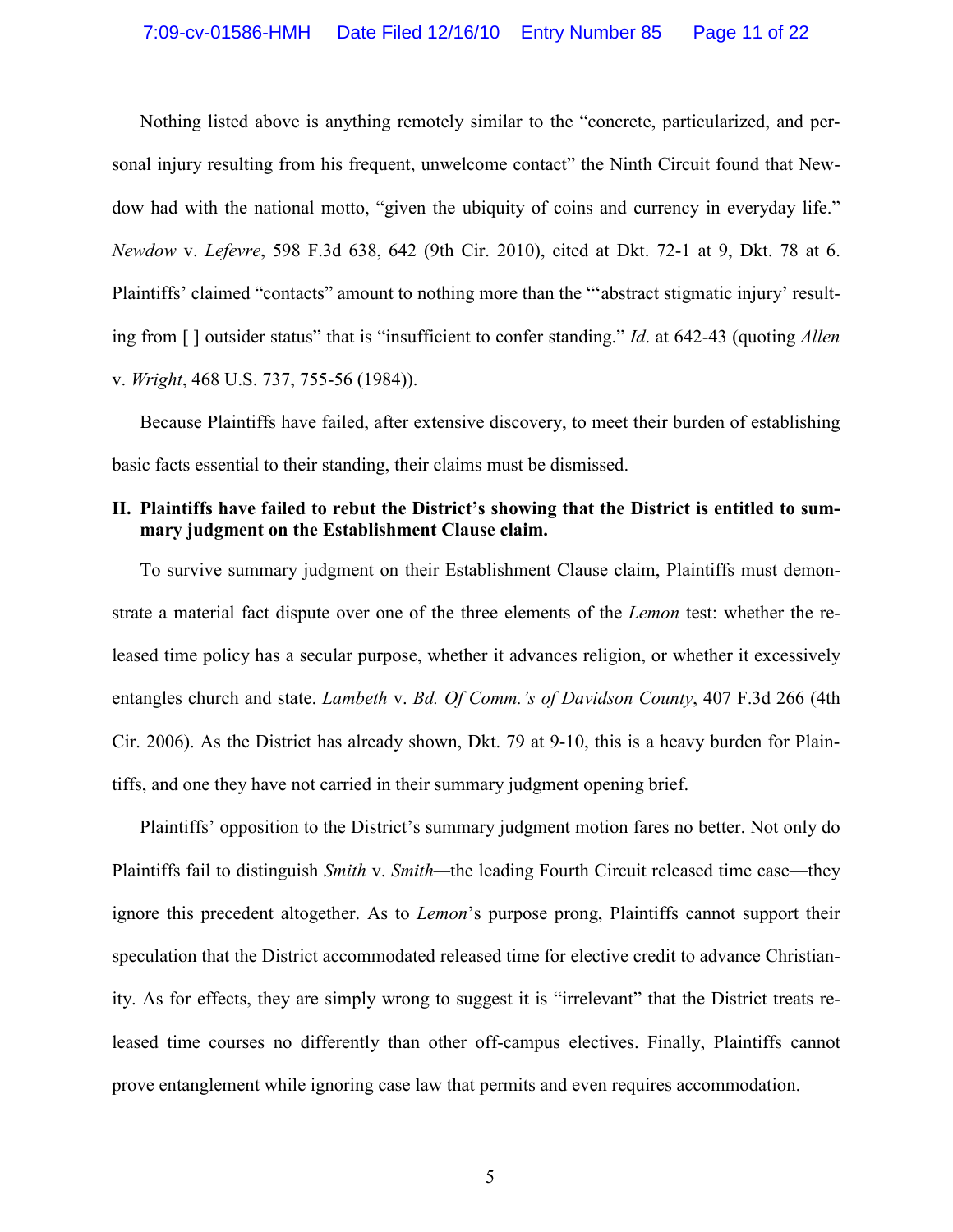#### **A. Plaintiffs have failed to distinguish the District's Policy from the released time policies upheld in** *Zorach* **and** *Smith* **v.** *Smith***.**

As the District stated in the introduction to its summary judgment brief, its Policy is "entirely unremarkable in its fidelity to *Zorach* v. *Clauson* and *Smith* v. *Smith*." Dkt. 72-1 at 1; *see also* Dkt. 79 at 10-11. Plaintiffs' response does not contest the District's reading of *Smith*—indeed, it does not cite *Smith* at all.

Plaintiffs' entire case is premised on the idea that there is an important constitutional difference between "released time" and "elective credit released time," but they still have not explained what this difference is. Dkt. 78 at 14, 15. Instead, they complain that the South Carolina Legislature, by determining that elective credit was necessary to restore school districts' ability to accommodate citizens' interest in released time religious instruction, "assumes the conclusion that elective credit released time is constitutional." *Id*. at 14. But Plaintiffs cannot survive summary judgment by attempting to shift the burden of proof. Plaintiffs have still not shown why an otherwise constitutional released time policy violates the Establishment Clause by doing something else that is also constitutional: recognizing credits granted by an accredited religious school. *See* Dkt. 79 at 11.

### **B. Plaintiffs have failed to create an issue of material fact regarding whether the District's adoption of the Policy had an "ostensible and predominant" purpose of advancing religion.**

The District's summary judgment brief demonstrated that no reasonable jury could fail to find that the Policy had a genuine secular purpose. Dkt. 72-1 at 17-22. The District showed that its Policy was a largely passive response to a state law and requests from citizens; that it intended to—and did—establish a neutral policy that is available to all who seek to use it; and that its neutral administration of the Policy demonstrates its proper purpose. *Id*.

In response, Plaintiffs finally mount an open challenge to the constitutionality of the South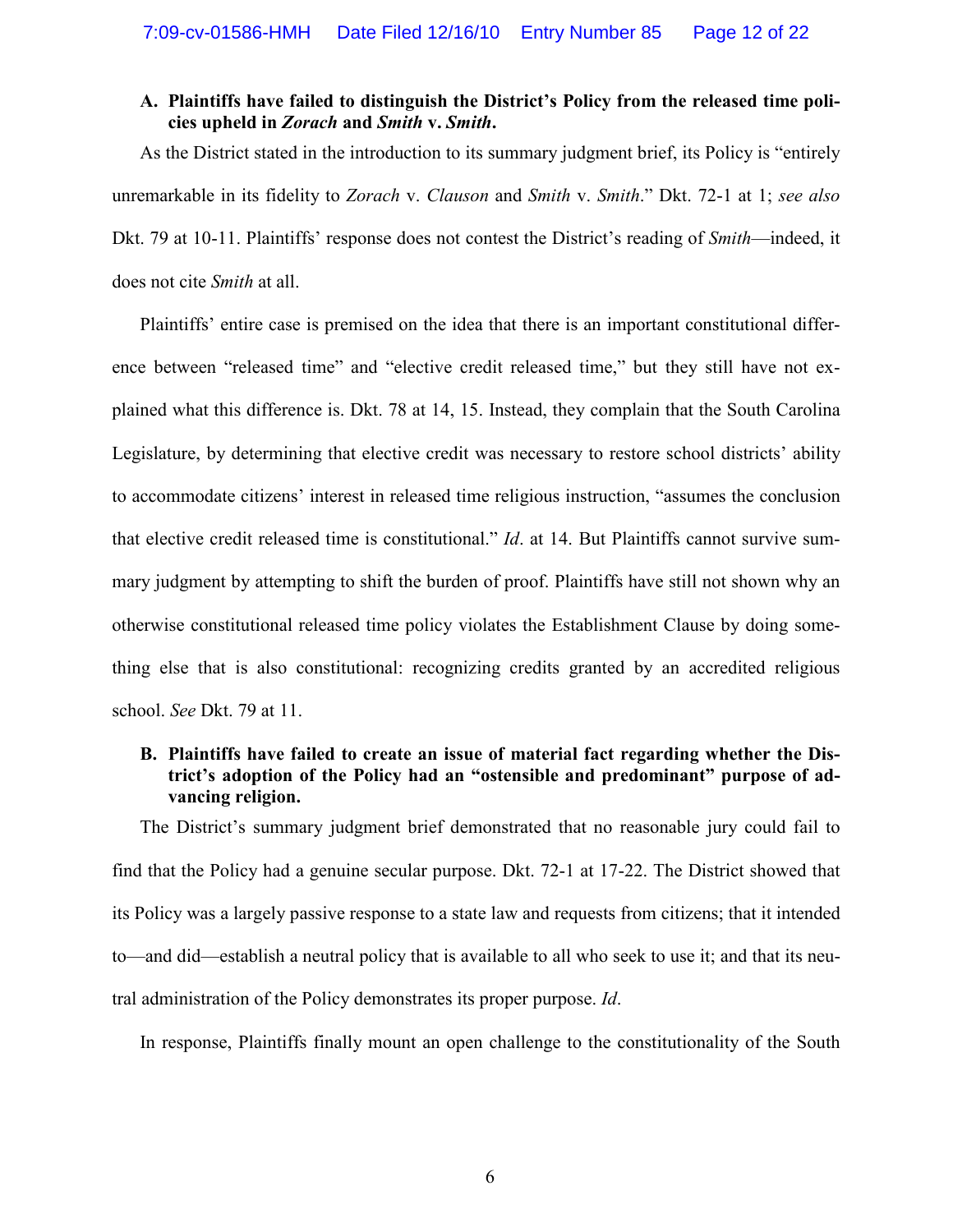Carolina Released Time Credit Act ("RTCA").<sup>11</sup> Plaintiffs claim the preamble of the RTCA "indicates a purpose to advance elective credit released time." Dkt. 78 at 9-10. Their first three purpose arguments—(1) released time for credit is not covered by *Zorach*; (2) the 1997 credit increase is unrelated to the RTCA and the District's Policy; and (3) citizen interest was merely for released time, not released time for credit—apply every bit as much to the RTCA as they do to the Policy. *Id*. at 9-11. Only Plaintiffs' final argument, repeating their unsubstantiated belief that the District changed the wording of its Policy to exclude non-Christians, applies specifically to the District. *Id*. at 12.

Plaintiffs' arguments are to no avail. The District's Policy is modeled upon the RTCA. *See*  Dkt. 72-1 at 5-6. The District's Policy, like the RTCA, was passed with the legitimate secular purpose of accommodating religion—just like so many other released time programs. Neither the Policy nor the RTCA were passed to promote a single group or religion; rather, they establish a neutral policy open to all. Lastly, Plaintiffs efforts to prove the private motivations of individual District officials fail as a matter of fact and as a matter of law.

## **1. The District's Policy, like the South Carolina Released Time Credit Act, was passed with the legitimate secular purpose of accommodating religion, not advancing it.**

Plaintiffs have conceded that the District passed its Policy for the same reason the South Carolina Legislature passed the RTCA: to restore "the school districts' ability to accommodate parents' and students' desires to participate in released time programs," Dkt. 30 at 19 n.8. However, Plaintiffs claim that both the Policy and the RTCA are unconstitutional because *Zorach* covers only "regular" released time, and that released time for credit is different in some fundamental way. Dkt. 78 at 9-10.

But Plaintiffs are mistaken: there is no such thing as "regular released time." Any school dis-

<sup>&</sup>lt;sup>11</sup> Until now, Plaintiffs have repeatedly denied that they are challenging the RTCA. Dkt. 36-1 at 1; Dkt. 49 at 3-4, 7-11.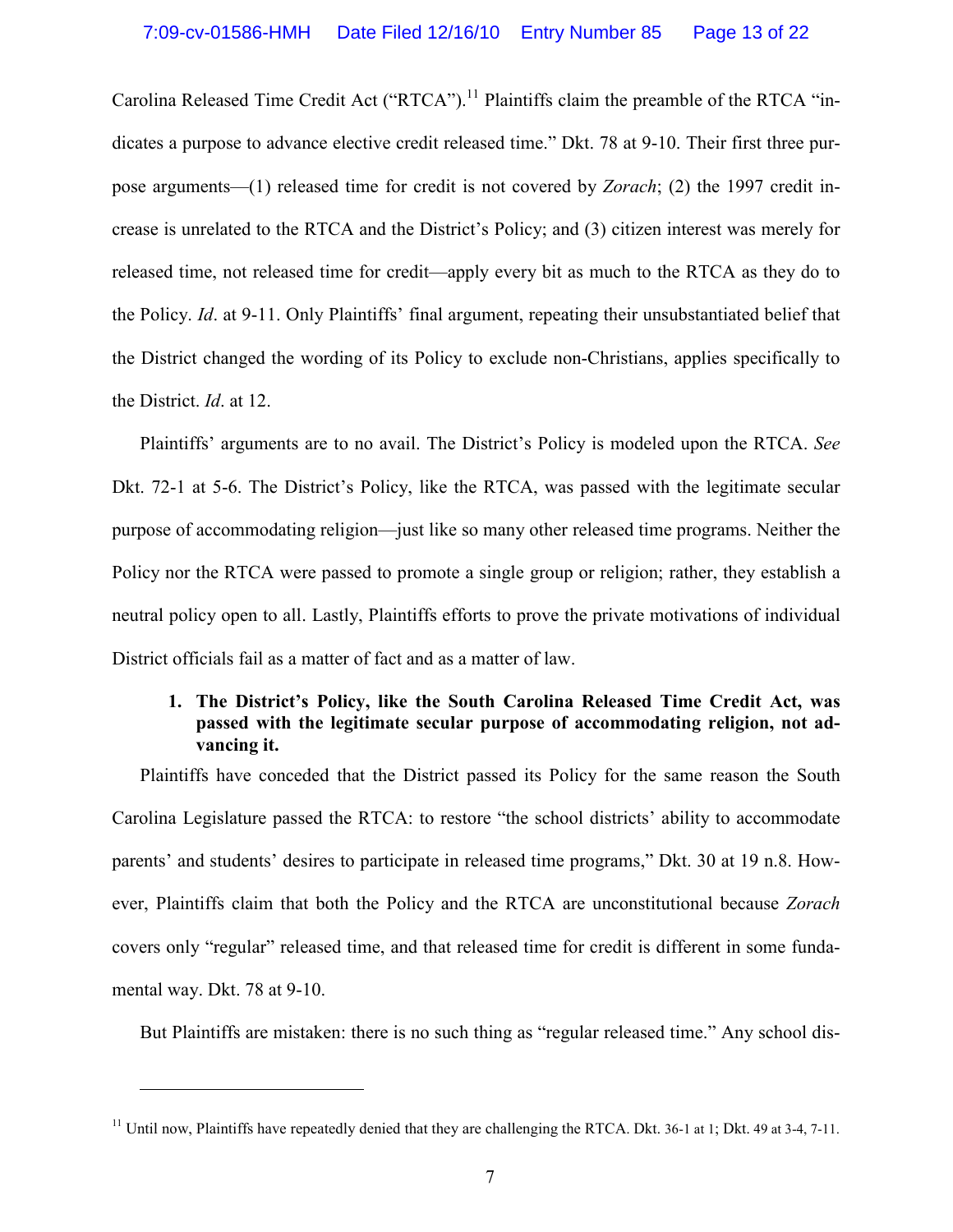trict that responds to citizen requests for released time must consider what is necessary to accommodate the religious exercise of its citizens *under the circumstances*. <sup>12</sup> In *Smith*, "the accommodations of the school program to religious training were generous and thorough-going." *Smith* v. *Smith*, 523 F.2d 121, 124 (4th Cir. 1975). In *Lanner*, the board of education not only allowed students to earn credit for released time, $13$  it shared its public address and bell system and coordinated parent-teacher conferences with the LDS seminary next door. *Lanner* v. *Wimmer*, 662 F.2d 1349, 1355 (10th Cir. 1981). The court found that such accommodations were "nothing more than an administrative effort to accommodate the released-time program with as little inconvenience as possible." *Id*. at 1359.

Plaintiffs have failed to show why this case is any different. The South Carolina Legislature and the District responded to concerns that a 1997 law that increased high school graduation requirements by twenty percent "essentially eliminated the school districts' ability to accommodate parents' and students' desires to participate in released time programs."<sup>14</sup> 2006 S.C. Acts 322. The RTCA's sponsor, Senator George H. Campsen III, said that concerns over drops in participation rates in non-credit released time programs were "virtually eliminated" after South Carolina increased graduation requirements.<sup>15</sup>

Contrary to Plaintiffs' suggestion, Dkt. 78 at 10-11, ample evidence supports the District's claim that it passed the Policy to offset the effects of increased graduation requirements.<sup>16</sup> The

-

 $12$  The District also notes that the only relevant purpose here is the District's, not the Legislature's. Dkt. 72-1 at 18.

<sup>&</sup>lt;sup>13</sup> The 10th Circuit only enjoined elective credit "insofar as the program required a judgment as to whether the courses were 'mainly denominational' in content." The Court stated explicitly that its decision did not prohibit policies—such as the Policy at issue in this case—that allow elective credit for any released time classes "that do not require any test for religion content." *Lanner* v. *Wimmer*, 662 F.2d 1249, 1362 (10th Cir. 1981).

<sup>&</sup>lt;sup>14</sup> Plaintiffs suggest otherwise. Dkt. 78 at 10-11.

<sup>15</sup> *S.C. to Allow Credit for Off-Campus Religious Study*, Education Week, Sept. 20, 2006, at 25 (D-Ex. N-4).

 $16$  Plaintiffs claim that Ex. 176—a newspaper article quoting citizens who said that the credit increase made it difficult to take released time—is not admissible because no witness testified that it is accurate. Dkt. 78 at n.5. Newspaper articles are self-authenticating. FED. R. EVID. 902(6). The District submits this newspaper article, which it produced from its own files, not for the truth of matters asserted in the article, but to show that the District was aware that citizens had expressed concerns about the difficulty of taking released time under the new graduation require-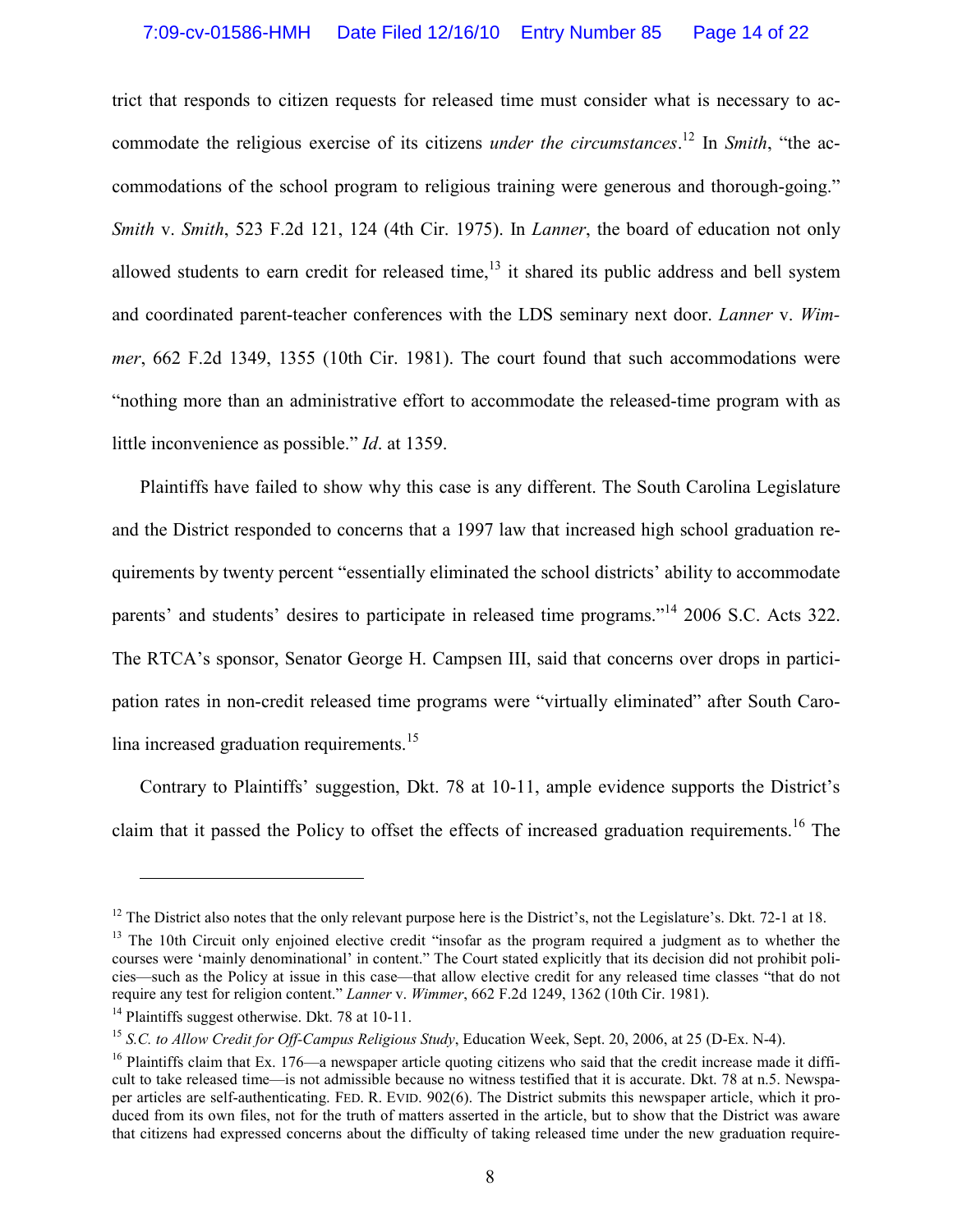document Plaintiffs admit "was a part of defendant's development of the Policy," Dkt. 71-1 at 7, informed the District that:

SCBEST has successfully offered High School Bible classes in recent years until the new credit requirements were changed from 21 [sic] Carnegie units to 24. Students now do not have enough discretionary elective time to afford them the opportunity to take the Bible Class without receiving the compensation of getting a Carnegie unit for credit.

Dkt. 71-28, P-Ex. 27 at 2.

Plaintiffs, however, claim that the District's testimony "cannot be squared with the objective fact that SCBEST undertook the course in the very year of the change [1997]." But Plaintiffs miss that the law *only* changed graduation requirements for the next school year's incoming freshmen: it was *four years* before all high school students needed 24 credits to graduate. S.C.

CODE ANN. § 59-39-100(D), 1997 Act No. 155, Part II, § 6. And this is exactly what happened:

SCBEST enrollment decreased "around 2000" to one or two students a class; a few years later

SCBEST decided to stop offering the class. D-Ex. N-2 (Bridges dep.) at 18-19.<sup>17</sup>

More importantly, Plaintiffs' argument *materially misquotes* the deposition testimony of Dr.

Thomas White, the District's 30(b)(6) representative. Plaintiffs tell the Court that Dr. White testi-

fied as follows:

I can safely say that the drop in enrollment coincided with an increase in the number of units required . . . and that could have had an impact.

Dkt. 78 at 10.

<u>.</u>

But that's not at all what Dr. White said. His *actual* testimony reads:

I think I can safely say that *the time period for* the drop in enrollment coincided with *a general time period where there was* an increase in the number of units required for obtaining a high school diploma in South Carolina, and that could

ments. In any case, the District has cured Plaintiffs' objection with the attached Declaration of Rodney Graves, D-Ex. O, which states that the article truly and accurately reflects his statements about the District's Policy.

<sup>&</sup>lt;sup>17</sup> This dovetails with Rodney Graves' account that there were no SHS students enrolled in SCBEST classes for "about two years" before the District passed its Policy in early 2007. D-Ex. O (Graves Decl.); Dkt. 73-4, D-Ex. B-2 (Graves dep.) at dep. ex. 177.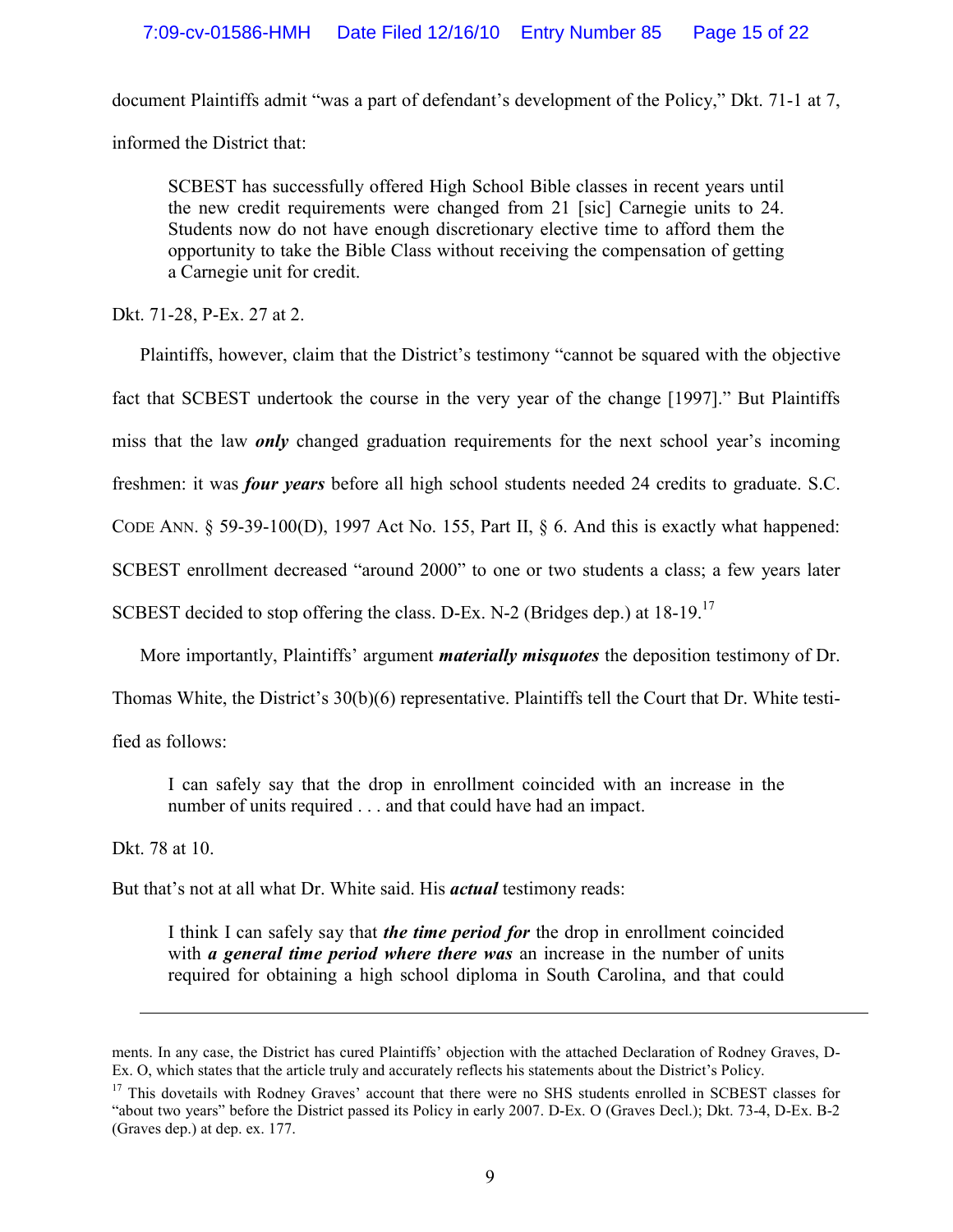have had an impact on folks deciding not to take that course.

Dkt. 78-5, Ps' Resp. Ex. 5 (District 30(b)(6) dep.) at 10:21-11:5.

As the District has carefully documented, Plaintiffs have at many points misled this Court by *selectively* quoting from deposition testimony. Dkt. 79 at 1-4, 9-10, 16; Dkt. 83. But here Plaintiffs have *falsely quoted* a deposition transcript in an apparent effort to further mislead the Court.

The undisputed evidence shows that the District passed its Policy for the same reason South Carolina passed the RTCA: because it believed that, *under the circumstances*, elective credit was necessary to accommodate the religious exercise of its citizens. Thus, both the Policy and the RTCA were passed for what *even Plaintiffs concede* is a legitimate secular purpose. Dkt. 73-9, D-Ex. B-7 at Resp. to RFA 46.

#### **2. The District's Policy, like the South Carolina Released Time Credit Act, was not passed to promote one group, but is neutral and available to all.**

The District has demonstrated that it passed the Policy as part of a broader effort to provide students with a variety of educational opportunities, not to promote any one religion or group. Dkt. 72-1 at 4-5, 9-12, 21-22. The District's purpose is consistent with its educational mission.<sup>18</sup> Plaintiffs offer nothing new to rebut the District's showing, but only incorporate by reference Plaintiffs' argument that the District's alleged "direct aid" and "close cooperation" with SCBEST, and its supposedly "last-minute"<sup>19</sup> decision to modify the South Carolina School Board Association's ("SCSBA") model policy "show that its purpose was to favor Christianity of the Oakbrook persuasion." Dkt. 78 at 13, citing Dkt. 71-1 at 24-26.

Likewise, Plaintiffs' account of individual District officials' interaction with SCBEST is

<u>.</u>

 $18$  The District's mission includes "developing and maintaining an educational program designed to meet the needs of the community" by, in part, "offering students and their families a variety of educational opportunities through numerous community educational programs and providers." Dkt. 80-8, D-Ex. H (White Dec. 2, 2010, Decl.) at ¶2. The stated mission of the District's only high school, SHS, "is to cooperate with home and community to provide educational programs that enable students to realize their potential as productive members of a diverse society." Dkt. 76-4, D-Ex. B-28.

<sup>19</sup> The summary judgment record does not support Plaintiffs' characterization of this change as "last minute." *See* Dkt. 83 at 7.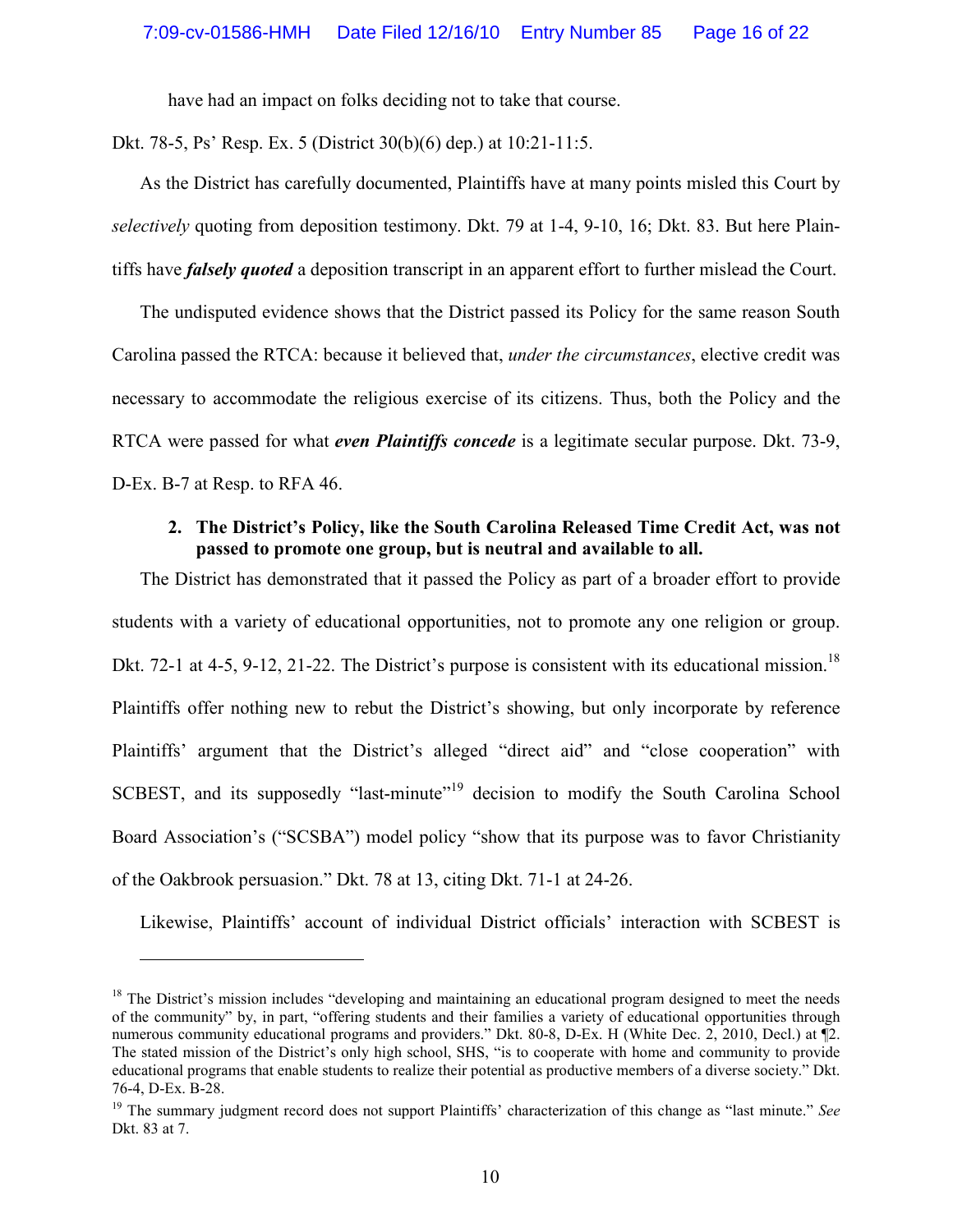grossly misleading. Dkt. 79 at 15-18. Plaintiffs' conclusory allegations, speculation, unsubstantiated assertions, and legalistic argumentation are no substitute for specific facts showing genuine issues of material fact. *Id*. at 15-16; Dkt. 83 (D's Mo to Strike Inadmiss. Stmts.). Plaintiffs' speculation that the District changed "may award" to "will accept" to exclude non-Christian groups is not supported by any evidence and ignores the reality of how accreditation and oversight generally work. Dkt. 79 at 19-20. As demonstrated in the District's opening brief, it was SCBEST that repeatedly initiated contact with the District, which responded in an even-handed way, in accordance with its policies and procedures. Dkt. 72-1 at 4-5, 9-12, 21-22. Furthermore, Plaintiffs concede that the District told them and their counsel—before Plaintiffs filed this lawsuit—that Jewish and Muslim groups were welcome to offer released time for credit under its Policy. Dkt. 72-1 at 9 & n.10.

While Plaintiffs have proven they personally believe wholeheartedly that both the State of South Carolina<sup>20</sup> and the District intend to promote Christianity, their considerable efforts to prove that their beliefs are grounded in reality have failed to create an issue of material fact sufficient to convince a *reasonable* jury that they are right.

#### **3. Plaintiffs cannot create an issue of material fact in their favor by relying on the motivations of individual District officials.**

As the District explained in response to Plaintiffs' summary judgment motion, although the summary judgment evidence does not disclose favoritism on the part of any District official,  $2<sup>1</sup>$ Plaintiffs must demonstrate much more than just the unconnected actions of individual officers; they must also demonstrate that the District has a policy—formal or informal—to advance relig-

-

<sup>20</sup> Plaintiff Robert Moss created a bumper sticker for his laptop computer that reads, "**Christianity, THE religion endorsed by the State of South Carolina!**" He testified that he believes this is true "[b]ecause it is the religion that the State of South Carolina gives state credit for classes in. . . . Christianity is endorsed by the State of South Carolina when it gives grades and credit to students who take courses in Christianity." Dkt. 78-3, Ps' Resp. Ex. 3 (Robert Moss dep.) at 96:20-97:15.

<sup>&</sup>lt;sup>21</sup> Furthermore, it is worthy of note that Plaintiffs testified that they do not know what motivated District officials in voting for or implementing the Policy. Dkt. 72-1 at 19-20.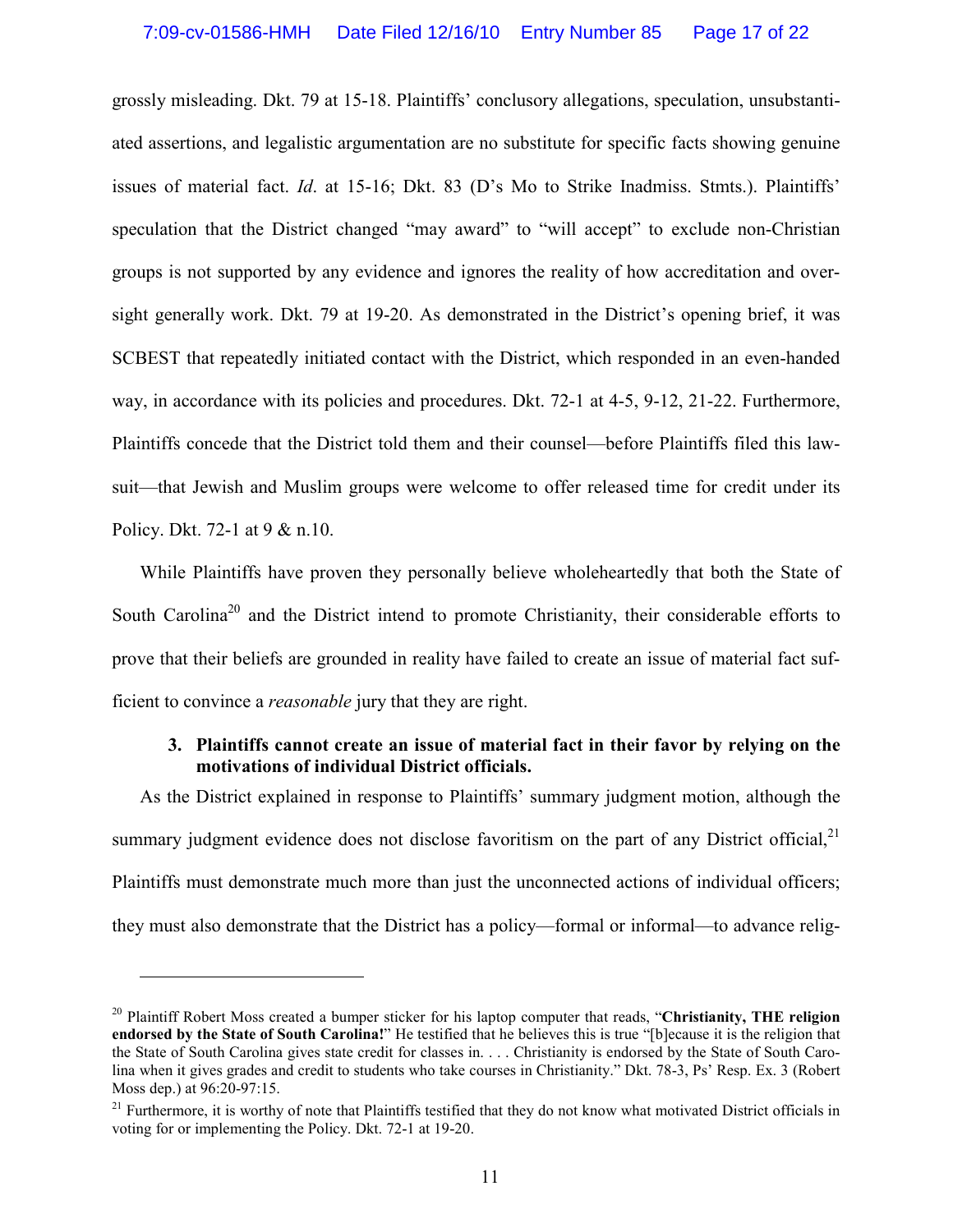ion. Dkt. 79 at 13-15. This "policy or practice" requirement is rooted in both Establishment Clause and Section 1983 jurisprudence. *Id*. at 14-15.

The District's Policy is neutral on its face and in its administration. Dkt. 72-1 at 23-25. The "stray remarks" cited by Plaintiffs are not enough to show that the District has a policy or custom of advancing religion. *Id*. at 15. Because nothing in Plaintiffs' response shows the existence of such a policy or custom, the District cannot be liable under *Monell*. *Id.* (citing *Monell* v. *New York City Dep't of Soc. Servs*., 436 U.S. 658, 690 (1978)).

## **C. Plaintiffs have failed to create an issue of material fact concerning whether the District's policies and customs have the principal or primary effect of advancing religion.**

The District's summary judgment brief demonstrated that its Policy does not advance religion for three reasons: (1) the Policy is neutral on its face; (2) the District has implemented the Policy without favoritism; and (3) no reasonable observer could conclude that the District runs SCBEST or has delegated governmental functions to SCBEST. Dkt. 72-1 at 22-26.

Plaintiffs' response leaves the District's arguments virtually untouched. It refers to Plaintiffs' summary judgment brief, but takes issue with only immaterial aspects of the District's factual account. Plaintiffs deny that SCBEST made a "freedom of information" request for an address list,<sup>22</sup> and claim that the District did not send a letter to parents in response to the SCBEST letter. Dkt. 78 at 12-13.<sup>23</sup> Plaintiffs also claim that it is unknown whether school districts routinely accept credits for religion courses when students transfer from private schools. *Id*. at 14.

<sup>&</sup>lt;sup>22</sup> The record does not reveal the exact nature of SCBEST's request for addresses. But Plaintiffs have not shown why it matters whether the request was based on federal law, South Carolina law, or on some other basis.

 $^{23}$  Plaintiffs also raised an immaterial evidentiary issue in response to the District's statement of undisputed material facts. Plaintiffs complain that Rodney Graves was not shown a document *that Plaintiffs marked as an exhibit at his deposition*. Dkt. 78 at 13. The statement in question is the District's account that Rodney Graves "explained in a newspaper article [in March 2007] that no students could sign up to take a released time course until the District developed implementation guidelines." Dkt. 72-1 at 8, citing Dkt. 73-4, D-Ex. B-2 (Graves dep.) at dep. ex. 177. The District has cured whatever evidentiary problem there may have been with the attached declaration of Rodney Graves, D-Ex. O, where he declares that he recalls being interviewed for dep. ex. 177 and that the statements there attributed to him "are true and accurate statements I made to the newspaper reporter concerning the School District's policy."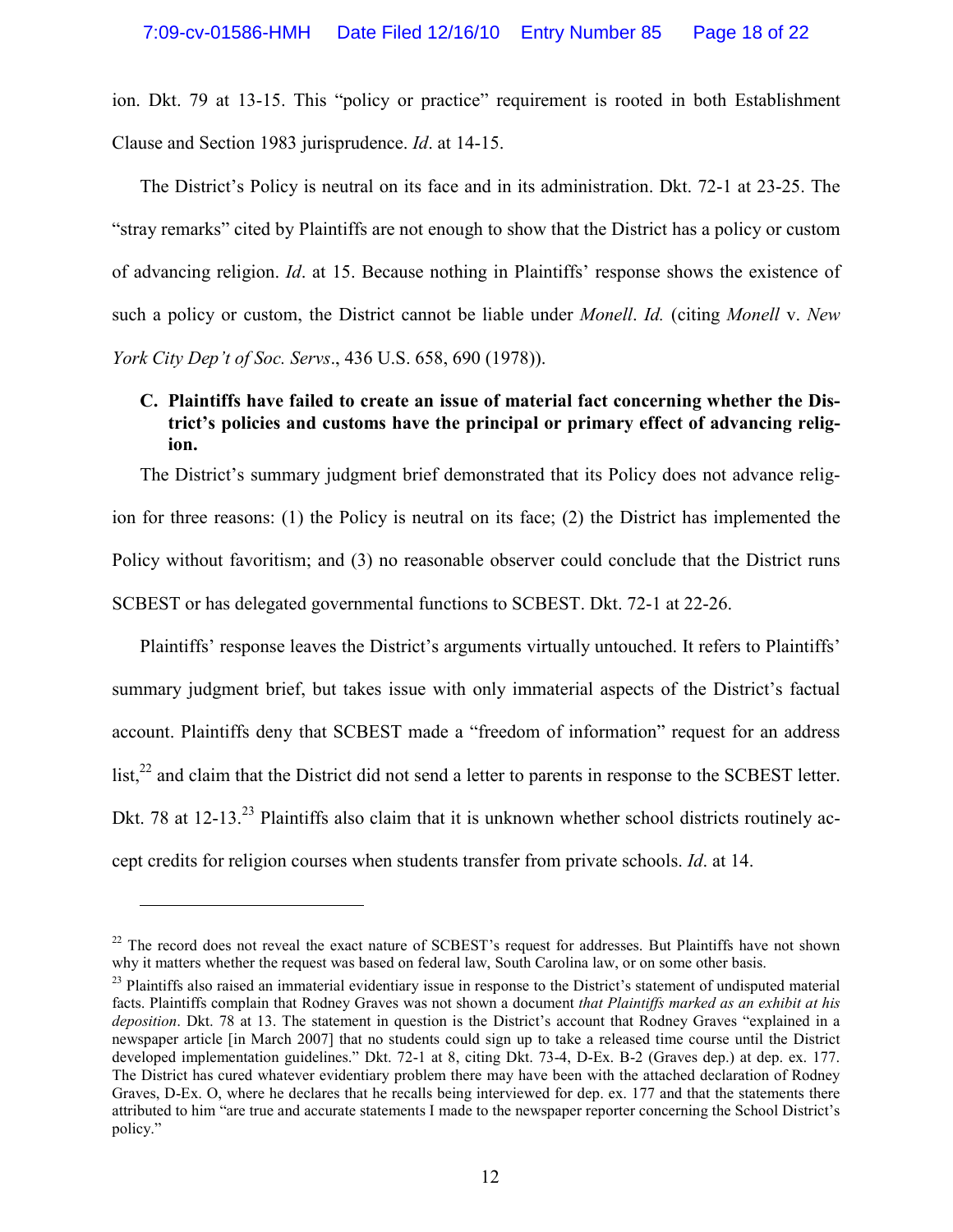Plaintiffs' quibbling does not create an issue of material fact because they provide no evidence that the District has a written or unwritten policy or custom of advancing religion, and their unsupported personal speculations are not a sufficient substitute.

### **1. Plaintiffs tacitly concede that the District's released time Policy does not advance religion.**

#### **a) Plaintiffs have not provided any evidence that the District has an unwritten policy or custom of advancing religion.**

As with *Lemon's* purpose prong, under *Monell* Plaintiffs must show that the District has a policy or custom of advancing religion. Neither Plaintiffs' summary judgment brief nor their response to the District's motion offers summary judgment evidence demonstrating an official policy or custom. *See* Dkt. 79 at 22.

#### **b) Plaintiffs' claims of favoritism by individual District officials do not create an issue of material fact.**

The District has shown that it has implemented the Policy without favoritism. Dkt. 72-1 at 23-25. Plaintiffs' arguments to the contrary, Dkt. 78 at 12, citing Dkt. 71-1 at 21-24, fail for two reasons. First, even if Plaintiffs' claims of favoritism and overly-close cooperation on the part of District officials were true—and they are not—they would not establish liability because there is no evidence of a policy or custom under *Monell*. Dkt. 79 at 21. Second, Plaintiffs have not shown that District officials treated SCBEST any more favorably than any other outside organization that interacted with students. *Id*. at 21-25. To the contrary, the record shows that District officials steadfastly refused to give SCBEST special treatment when requested. *Id*., Dkt. 72-1 at 10-11. Plaintiffs have not shown, and cannot show, otherwise.

### **2. The District's policy of accepting transcripts from an accredited school does not create an issue of material fact.**

Finally, the District has demonstrated that it has not endorsed religion by accepting transcripts from an accredited school. Dkt. 72-1 at 25-26; Dkt. 79 at 26-27. Plaintiffs concede that the District treats transcripts from released time students the same way it treats transcripts from students coming to the district from private schools and students who attend other off-campus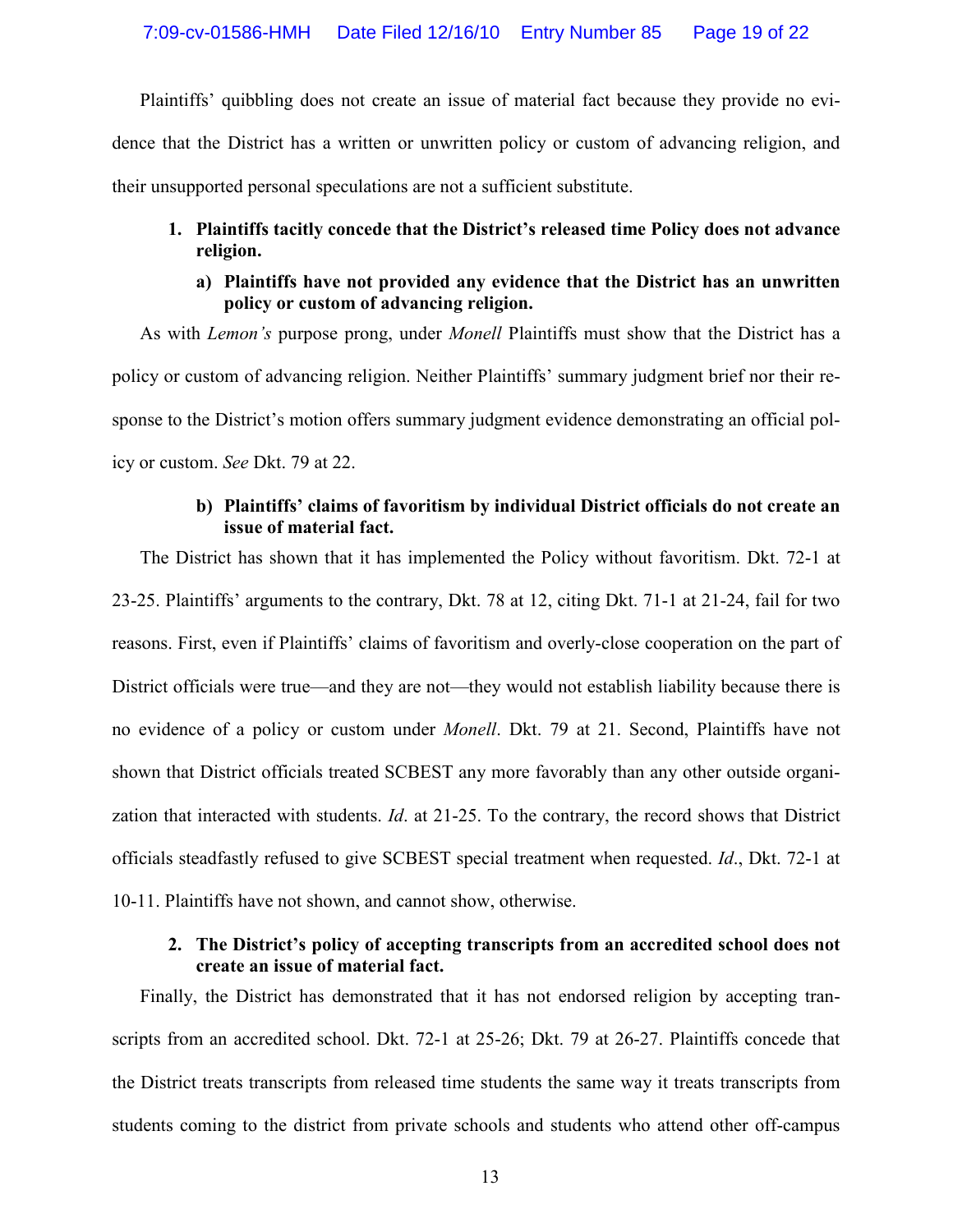electives. Dkt. 71-1 at 6; Dkt. 78 at 13-14.

<u>.</u>

Plaintiffs nevertheless maintain that such undisputed evidence of even-handed treatment is "irrelevant." Dkt. 78 at 13-14. But the Establishment Clause does not require the District, as Plaintiffs suggest, to show "callous indifference" to religious students or religious community groups. *Ehlers-Renzi* v. *Connelly School of the Holy Child, Inc*., 224 F.3d 283, 287 (4th Cir. 2000). Instead, "the government may (and sometimes *must*) accommodate religious practices and that it may do so without violating the Establishment Clause." *Corp. of Presiding Bishop* v. *Amos*, 483 U.S. 327, 337 (1987) (quoting *Hobbie* v. *Unemployment Appeals Comm'n*, 480 U.S. 136, 144-45 (1987)) (emphasis added).

As the District has continually pointed out since this lawsuit was filed, Plaintiffs' theory of the Establishment Clause would find more than merely the Policy unconstitutional. It would overturn all released time policies in the United States, invalidate the RTCA, and even make it impossible for students to transfer from accredited private religious schools to public schools.<sup>24</sup> Dkt. 35, 48-1, 50 & 97 at 27-29. No court has ever found that that a public school "advance[s] religion through its own activities and influences<sup> $25$ </sup> when it records transfer grades and credits earned at an accredited private religious school. Plaintiffs have presented no reason why the Court should overturn this legal, exceedingly common, and uncontroversial practice.

 $24$  Plaintiffs claim "there is no record in the evidence that any school district in the United States other than defendant accepts religious instruction courses for elective credit." Dkt. 78 at 14. However, the record includes much undisputed evidence establishing this proposition: Former Oakbrook headmaster Steven Smith testified that the SCBEST course was substantially similar to Oakbrook's own religion courses, D-Ex. N-3 (Smith dep.) at 39:17-23, and both Mr. Smith and Oakbrook's 30(b)(6) representative both testified that Oakbrook students receive credit for their religion classes when they transfer to public schools. *Id*. at 41:6-15; Dkt. 71-9, P-Ex. 8 (Oakbrook 30(b)(6) dep.) at 33:12-18. Public schools in Georgia have been giving credit for released time for 15-20 years. Dkt. 71-7, P-Ex. 6 (Hartgrove dep.) at 14:10-15:9; Dkt. 79-2, D-Ex. G-1 (SCBEST dep.) at 52:15-53:4; Dkt. 76-7, D-Ex. B-31 (Stevens dep.) at 11:4-12:8, D-Ex. N-3 (Smith dep.) at 11:24-12:5. SCBEST also offers released time for elective credit in Spartanburg County School Districts 3 (Broome) and 6 (Dorman). Dkt. 71-6, P-Ex. 5 (SCBEST dep.) at 13:2-4; Dkt. 74-3, D-Ex. B-10 at 85:24-86:4. Furthermore, the Director of Guidance at SHS has testified that a student has transferred in with released time credits taken while enrolled at another public high school. Dkt. 80-10, D-Ex. J (Wolfe Decl.) at  $\P$  13.

<sup>25</sup> *Madison* v. *Riter*, 355 F.3d 310, 318 (4th Cir. 2003) (quoting *Amos*, 483 U.S. at 337).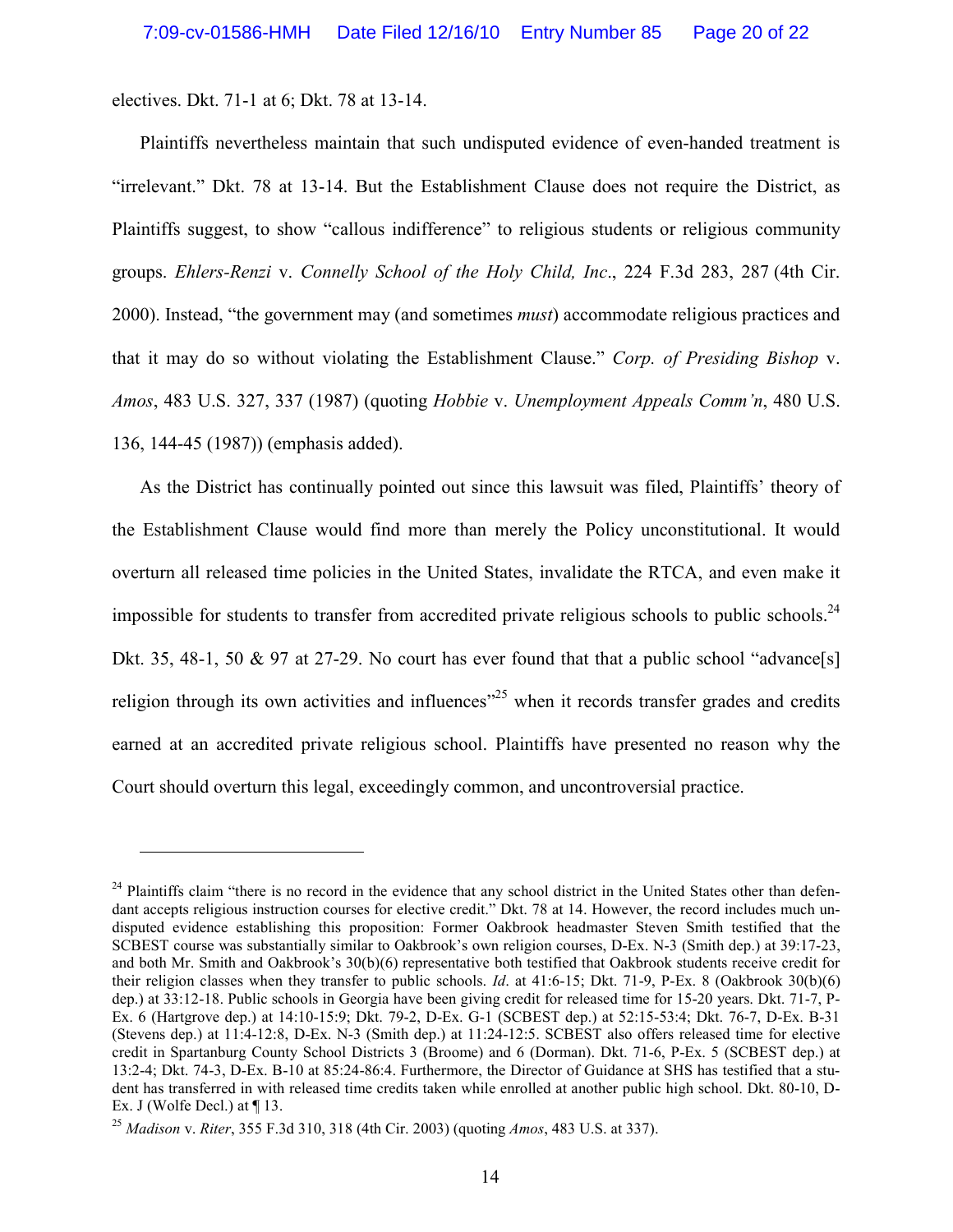#### **D. Plaintiffs have failed to create an issue of material fact regarding excessive entanglement.**

As the District demonstrated in its opening brief, the undisputed facts show that nothing about the Policy, either on its face or in its implementation, creates excessive entanglement with religion. Dkt. 72-1 at 27-30.

Plaintiffs' response fails to engage the District's arguments, and thus fails to disturb its conclusion. Plaintiffs spend three pages arguing that *Lanner*—which upheld credit for released time<sup>26</sup>—was "unremarkable" and wrongly decided. Dkt. 78 at 14-16. They do not dispute, however, *Lanner's* statement that "the entanglement exceeds permissible accommodation and begins to offend the establishment" only when "the program is structured in such a way as to require state officials to monitor and judge what is not religious in a private religious institution." *Lanner*, 662 F.2d at 1361 (citing *Lemon*, 403 U.S. 602), cited by District at Dkt. 72-1 at 27. Likewise, Plaintiffs decline to engage the District's citations to *Ehlers-Renzi* and *Lemon*. Instead, they rely on *Larkin*, which states that "the choice has been made that government is to be entirely excluded from the area of religious instruction." Dkt. 71-1 at 18 (citing *Larkin* v. *Grendel's Den*, 459 U.S. 116, 126 (1982)). Plaintiffs fail to mention that the next and last time this quotation appears in a Supreme Court opinion was the following year, in Justice Marshall's dissent in *Mueller* v. *Allen*, the case that held that "comprehensive, discriminating, and continuing state surveillance" is "necessary [for a challenged action] to run afoul of" *Lemon's* entanglement prong." 463 U.S. 388, 403 (1983) (quoting *Lemon*, 403 U.S. at 619).

#### **CONCLUSION**

For the foregoing reasons, and those stated in the District's memoranda in support of its motion for summary judgment and in opposition to Plaintiffs' motion for summary judgment, the District's motion for summary judgment should be granted.

<sup>26</sup> *See supra* at 8 & n.13.